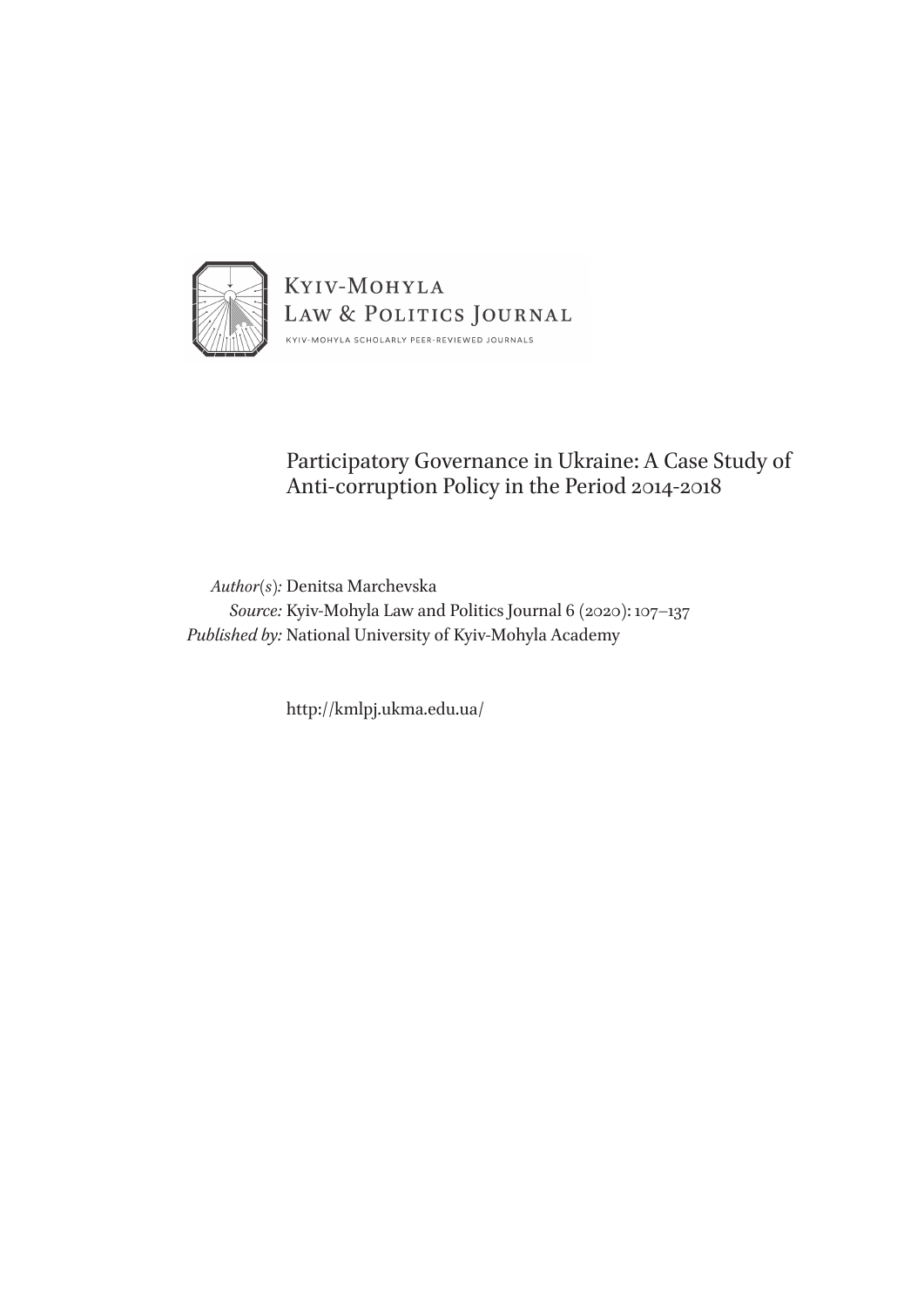# **Participatory Governance in Ukraine: A Case Study of Anti-corruption Policy in the Period 2014–2018**

# **Denitsa Marchevska**

Doctoral Researcher Leiden University, The Netherlands

# **Abstract**

The 2013–2014 Euromaidan Revolution, which culminated in the fall of the authoritarian and notoriously corrupt regime of President Victor Yanukovych has become a symbol of the triumph of civic activism in Ukraine. Although those events have attracted significant scholarly attention, the question whether the Ukrainian civil society's capacity for protest mobilization has successfully been channeled into sustained, formalized and productive forms of civic participation in the process of public policy making has remained largely unaddressed. Therefore, this paper sets out to examine whether civil society organizations (CSOs) have become more integrated into the Ukrainian public policy making process since the Euromaidan and whether the Revolution has led to a meaningful shift towards a more open and inclusive style of governance. Drawing on legal texts, external reports and semi-structured interviews with Kyiv-based anticorruption activists, the study finds both a clear trend towards increased openness of the policy making process to CSO input in the immediate aftermath of the Revolution as well as the insufficient consolidation and institutionalization of such participatory mechanisms, which ultimately makes them vulnerable to the preferences of individual players and to broader changes in political attitudes.

**Key Words:** civil society, participatory governance, anti-corruption, public policy, Ukraine

# $\mathcal{D}$

# **Introduction**

The repressive and totalitarian nature of the Soviet political system is widely acknowledged to have contributed to the chronic weakness of civil society in Ukraine and other post-Soviet states.1 This weakness has impeded the process of establishing productive cooperation between the state and civil society throughout much of Ukraine's modern history. As a result, civil society organizations (CSOs) and the wider population of Ukraine have traditionally been mostly detached from the political

<sup>1</sup> Howard, M. *The Weakness of Civil Society in Post-Communist Europe*. Cambridge, U.K. ; New York, NY: Cambridge University Press, 2003.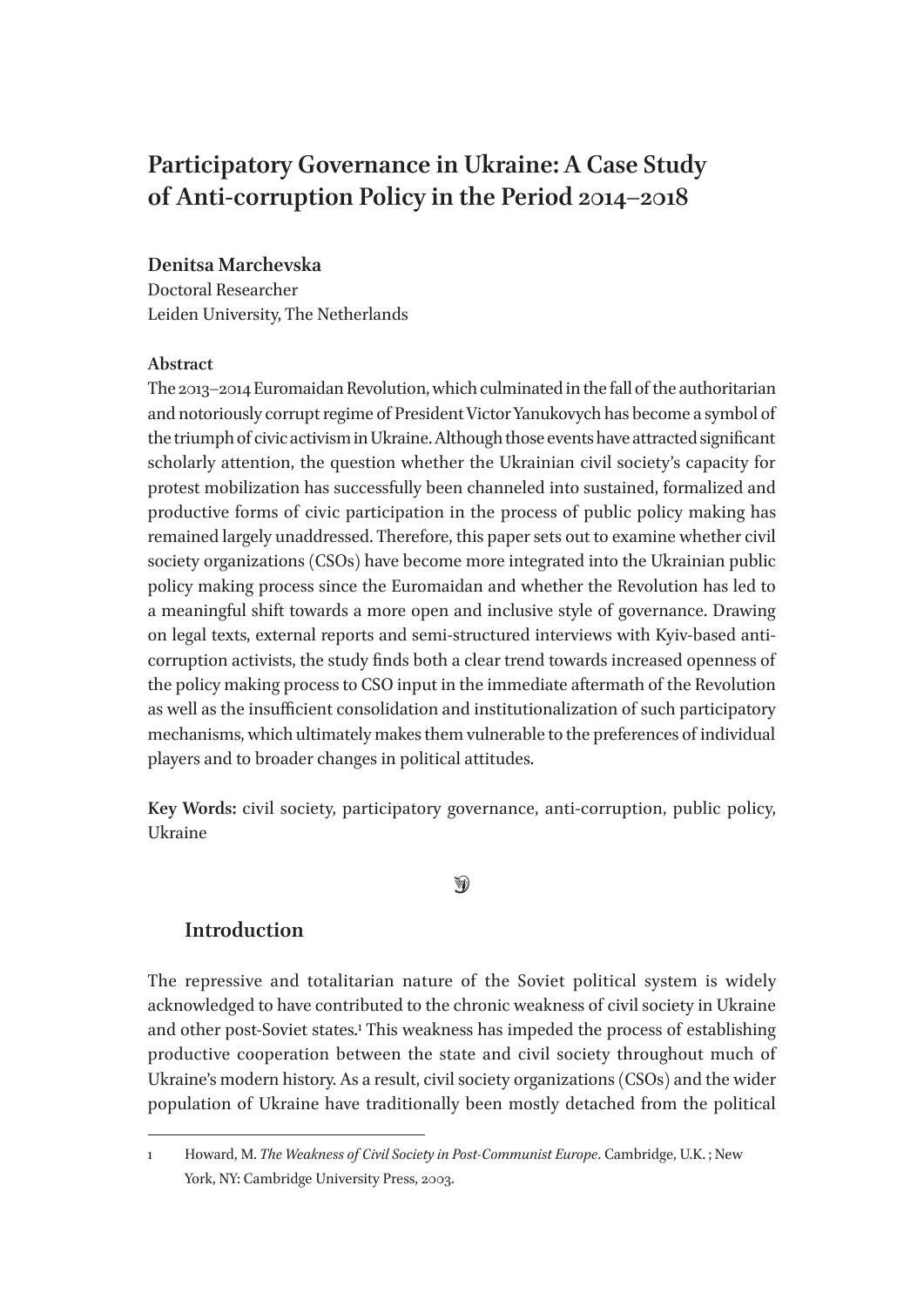process and have had a limited influence on political outcomes, which has remained dominated by traditional state structures and political elites.<sup>2</sup>

In contrast to this legacy, the 2013–2014 Euromaidan Revolution, which culminated in the fall of the authoritarian and notoriously corrupt regime of President Victor Yanukovych, however, has become a symbol of the triumph of civic activism over state dominance. The Revolution brought Ukrainian civil society to the forefront of political life and led to an explosion in civic activism, unprecedented in the country's post-Soviet history. The post-Euromaidan period has witnessed an increased popular demand for democratization, widening of the public space and a public commitment to the establishment of a more participatory policy making process, in which citizens have more opportunities for engagement.<sup>3</sup> The process has been driven by significant pressure as well as practical assistance by donors and international actors such as the European Union and the Council of Europe, who have incorporated provisions demanding the establishment of more inclusive policy practices in a number of action plans and developmental strategies for Ukraine.4

Although those events have attracted significant scholarly and journalistic attention and literature studying the phenomenon of Ukrainian civil society and activism have been prolific,<sup>5</sup> the question whether the Ukrainian civil society's capacity for protest mobilization has successfully been channeled into sustained, formalized and productive forms of civic participation in the process of public policy making has remained largely unaddressed. There has been relatively limited systematic academic inquiry into the degree to which the Revolution facilitated a more participatory policy process as well as into the ability of civil society organizations (CSOs) to establish themselves as legitimate partners in the policy making process in post-Euromaidan Ukraine.

This paper seeks to address this deficit of academic work examining the cooperation between Ukrainian authorities and CSOs on policy matters as well as the

- 4 For example: Council of Europe. "Strategic Priorities for Promoting Civil Participation in Decision making in Ukraine." Council of Europe, 2014.; European External Action Service. "Ukraine—EU Country Roadmap for Engagement with Civil Society 2014–2017." European External Action Service, 2014.
- 5 See for example: Sereda, V. "'I Am a Man and an Active Citizen… I Did Not Betray My State!'" *Revue Detudes Comparatives Est-Ouest* N° 2, no. 2 (September 24, 2018): 93–130; Falsini, S. and S. Worschech. The Euromaidan's Effect on Civil Society: Why and How Ukrainian Social Capital Increased after the Revolution of Dignity. *Soviet and Post-Soviet Politics and Society*, Vol. 182. Stuttgart: ibidem-Verlag, 2018; Burlyuk et al., *Introduction to the Special Issue*; Shyrokykh, K. "The Euromaidan's Effect on Civil Society. Why and How Ukrainian Social Capital Increased After the Revolution of Dignity." *Europe-Asia Studies* 72, no. 2 (February 7, 2020): 333–34.

<sup>2</sup> Vakulenko, V., N. Grynchuk, and H. Borshch. "Report on Public Administration Reform in Ukraine." Network of Institutes and Schools of Public Administration in Central and Eastern Europe (NISPAcee), 2014, 5.

<sup>3</sup> Burlyuk, O., N. Shapovalova and K. Zarembo. "Introduction to the Special Issue Civil Society in Ukraine: Building on Euromaidan Legacy." *Kyiv-Mohyla Law and Politics Journal* 3 (2017): 1–22.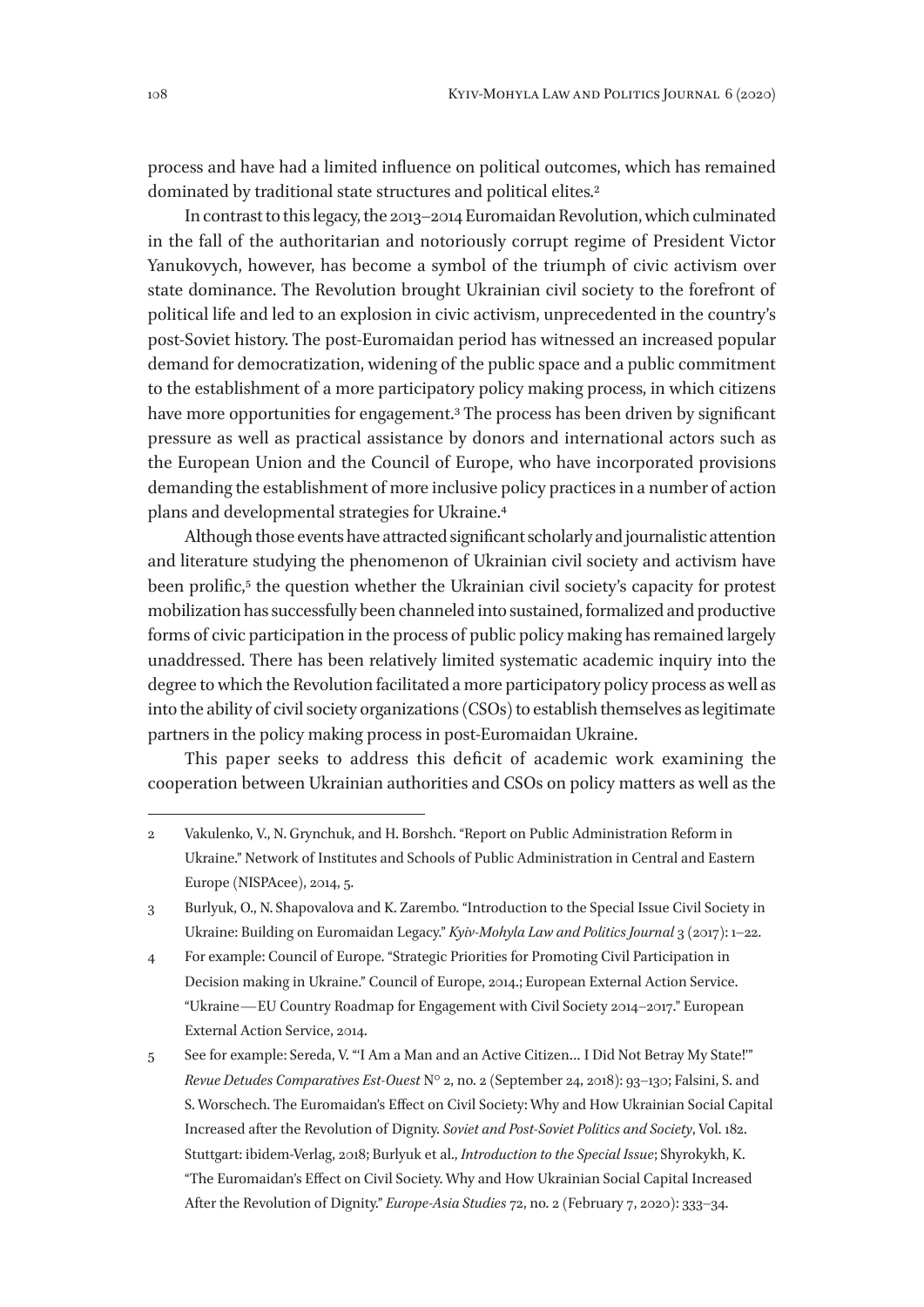topic of civic participation in policy making after the Revolution more generally. As such, it aims to contribute to the wave of scholarship on Ukrainian and post-communist civil society and to the literature on participatory governance and civil society advocacy in a wider sense.

The article sets out to examine whether civil society organizations have become more integrated into the Ukrainian public policy making process since the Euromaidan and whether the Revolution has led to a meaningful shift towards a more open and inclusive style of governance. The article focuses specifically on the field of anticorruption policy making and limits itself to the period immediately following the Euromaidan, namely 2014–2018, which coincides with the term of the government of President Petro Poroshenko. The paper looks at the input and role of professional civil society organizations with explicit commitment to policy advocacy, which operate on the national level. Given the expertise, resources and proactive engagement of such actors they are expected to be willing participants in participatory mechanisms and the most obvious partners to the state in case of increased openness of the political system to external participation.

The research question is addressed through the use of a dedicated theoretical framework of state-CSO relations which pays particular attention to the degree of transparency of the policy making process, the legal framework for engagement with civil society actors in the policy process as well as the degree of institutionalization of civic participation. The study highlights both the presence of a clear trend towards openness of the policy making process to CSO input in the immediate aftermath of the Revolution as well as the insufficient consolidation and institutionalization of such participatory mechanisms, which ultimately makes them vulnerable to the preferences of individual players and to broader changes in political attitudes. Overall, findings raise questions about the extent to which initial positive developments observed in the immediate aftermath of the Revolution can be treated unambiguously as a sign of a large-scale and sustainable shift towards participatory governance.

For the purposes of this study, 14 semi-structured interviews with representatives from Kyiv-based CSOs operating on the national level and engaged in anti-corruption activity and policy advocacy were carried out in May 2018. In the course of the interviews, activists were asked to elaborate on their own anti-corruption activities and their advocacy work. In addition, they were asked a number of open-ended questions inviting them to reflect on their perceptions of state-CSO cooperation, the degree of institutional openness to dialogue as well as on their own experience of cooperating with representatives of the state.

This paper consists of three main parts. The first section offers an overview of the theoretical framework which will be utilized for the analysis. The second and main section of this article represent the empirical analysis as per the theoretical framework. The study concludes with a discussion of the main findings and trends as well as avenues for further research.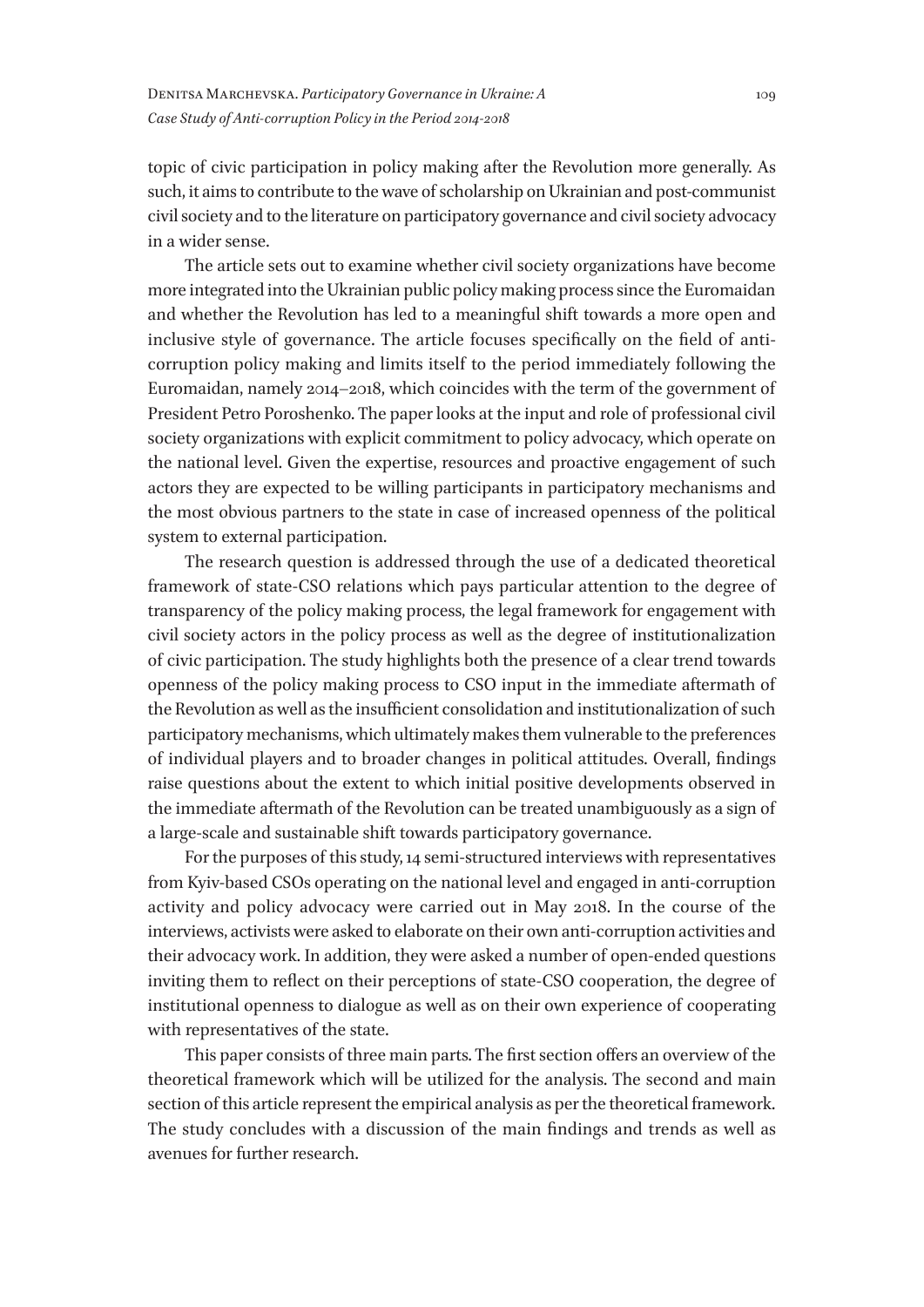#### **Types of State-CSO Relations—a Framework for Analysis**

In order to examine the extent to which civil society has successfully established itself as a meaningful participant in the policy making process, this paper puts forward an analytical framework incorporating three key aspects of state-CSO interaction and cooperation. Those are the degree of clarity and predictability of the decision-making process, the nature of the existing legal framework for including CSOs in decision making and the extent to which dialogue has been formalized and institutionalized in practice. Those are then used to construct a model consisting of six ideal-type categories describing state-CSO relations according to the degree of state openness to policy dialogue and the general patterns of interaction underlining the policy process.

This framework has been informed by the classic Coston model of government- - NGO relations, $6$  by the levels of participation spectrum used by the European External Action Service in its guidelines for "Code of Good Practice for Civil Participation"<sup>7</sup> as well as, to a lesser extent, by the "continuum of participation" developed by Karl.<sup>8</sup>

While the main assumptions and the structure of these conceptualizations have been used as a departure point, the framework has been developed further in order to fit the needs of the present study as well as to incorporate indicators which are particularly relevant to the Ukrainian context and the topic of anti-corruption. For example, the current framework will preserve the attention to the mode and specificity of existing forms of dialogue 9 as well as the consideration of particular dynamics of power asymmetry between government and non-state actors within them.10 However, it will seek to address limitations such as the fact that those models fail to take into account advocacy-oriented activities and wider systemic issues, which might facilitate or obstruct civil society's input. At the same time, it has sought to mimic Coston's macro-level approach, which allows for an account of the existing systemic conditions and environment as opposed to the more limited scale of other models which focus on a narrower set of indicators.

In addition, the present model incorporates indicators considering the transparency of the decision-making process as well as the de facto respect for existing

<sup>6</sup> Coston, J. "A Model and Typology of Government-NGO Relationships." *Nonprofit and Voluntary Sector Quarterly* 27 (1998): 358–82.

<sup>7</sup> European External Action Service. "Code of Good Practice for Civil Participation in the Decision making Process. Adopted by the Conference of INGOs at Its Meeting on 1st October 2009." EEAS, 2009, accessed December 12, 2020, https://www.eesc.europa.eu/resources/docs/ code-of-good-pratice-for-civil—participation-in-the-decision making-process-en.pdf.

<sup>8</sup> Karl, M. "Participatory Policy Reform from a Sustainable Livelihoods Perspective: Review of Concepts and Practical Experiences." LSP Working Paper 3, Participation, Policy and Local Governance Sub-Programme. FAO, Rome, 2002, accessed April 13, 2020, http://www.fao.org/ docrep/006/ad688e/ad688e03.htm.

<sup>9</sup> Karl, *Participatory Policy Reform;* EEAS, *Code of Good Practice.*

<sup>10</sup> Coston, *A Model and Typology.*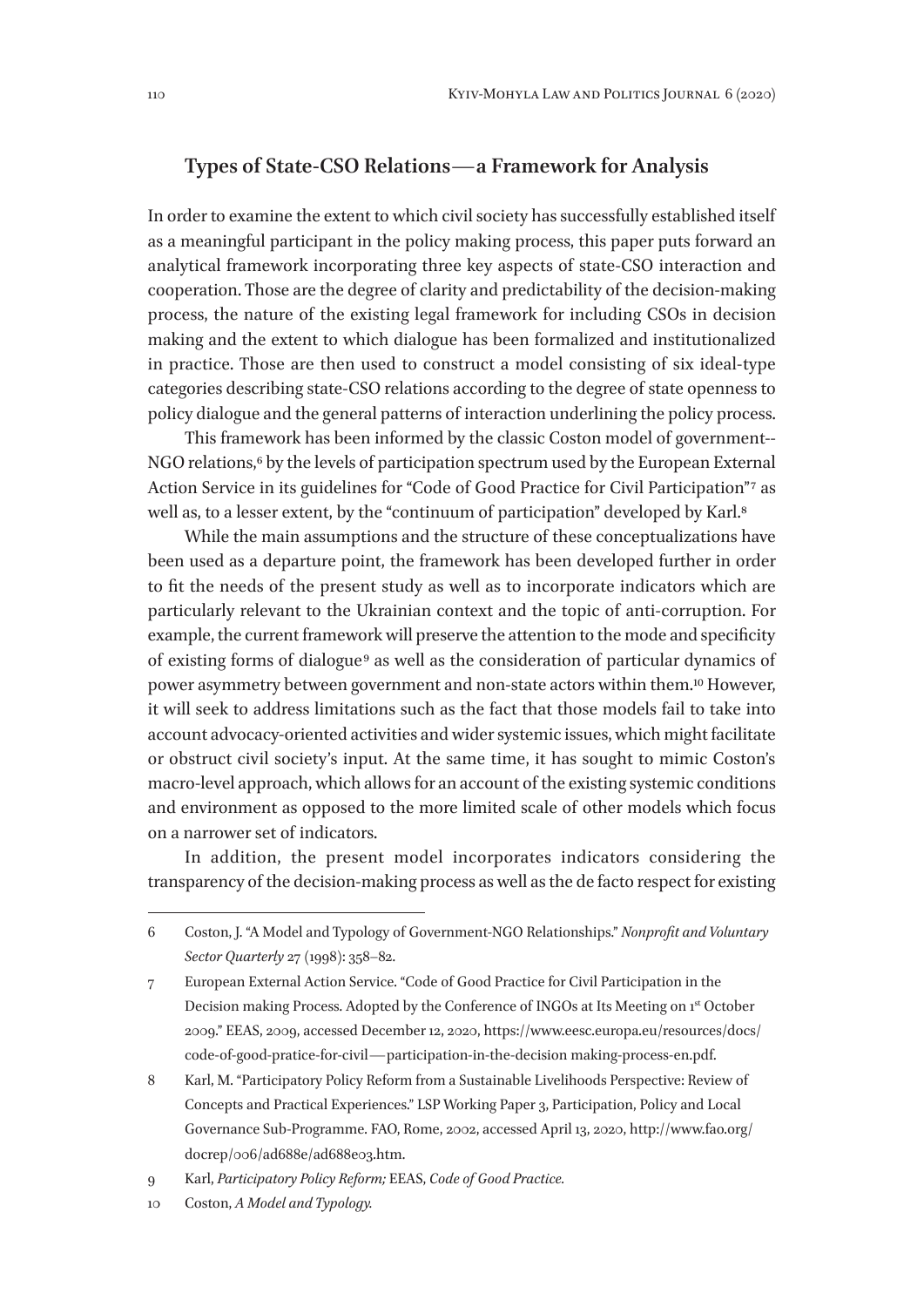legal provisions for engagement as signs of genuine commitment. These adjustments have been made due to the fact that although the risk of "mimicking" has been widely acknowledged, especially in less democratic and corrupt environments such as the one found in Ukraine,<sup>11</sup> this issue has largely been overlooked by existing conceptualizations. Given the focus of this paper on the post-Soviet space and the anti-corruption field in particular these modifications are highly relevant.

Although the model will provide the basis of the empirical analysis, it is recognized that it represents an ideal-type conceptualization and real-world political systems and state-society relations are unlikely to fit any of the identified categories perfectly. The relatively fluid nature of the categories themselves also naturally means that any evaluation represents an inherently interpretative exercise and cannot be considered a precise and clear-cut process. It should also be acknowledged that political regimes and governments are not always monolithic entities and thus it is possible that the level of openness of various agencies and institutions might vary considerably. Therefore, while a loose association could exist between the typologies presented and certain regime types, the performance of regimes or particular bodies according to the framework alone cannot be used as a reliable indicator of regime type.

# *Clarity and transparency of the decision-making process*

There is a wide-spread consensus regarding the importance of institutional transparency as a facilitating factor for effective CSO advocacy and public scrutiny of political activity.12 Although not sufficient for ensuing effective state-CSO policy dialogue on their own,13 basic legal provisions guaranteeing public access to information about legislative activities are an important pre-condition for the development of an open, clear and inclusive policy making process.14 This argument underlines the assumption that greater levels of democratization, associated with stronger institutions and established practices, are directly linked to a more participatory governance style.15

<sup>11</sup> Lutsevych, Orysia. "How to Finish a Revolution: Civil Society and Democracy in Georgia, Moldova and Ukraine." Chatham House, 2013, 10, accessed December 12, 2020 https:// www.chathamhouse.org/sites/files/chathamhouse/public/Research/Russia%20and%20 Eurasia/0113bp\_lutsevych.pdf.

<sup>12</sup> Bhargva, V. "Engaging Citizens and Civil Society to Promote Good Governance and Development Effectiveness." The Governance Brief, 25, 2015.

<sup>13</sup> Marin, J. "Evidence of Citizen Engagement Impact in Promoting Good Governance and Anti--Corruption Efforts." U4 Anti-Corruption Resource Centre. Transparency International/Chr. Michelsen Institute Bergen, 2016, 2.

<sup>14</sup> Bhargva, V. "Strategies for Empowering Communities to Demand Good Governance and Seek Increased Effectiveness of Public Service." Partnership for Transparency Fund Working Papers Series No. 4, 2012, 15.

<sup>15</sup> Tătar, M. *Importing Democracy from Abroad: International Assistance for Civil Society in Romania*. Marius Ioan Tatar, 2006, 21.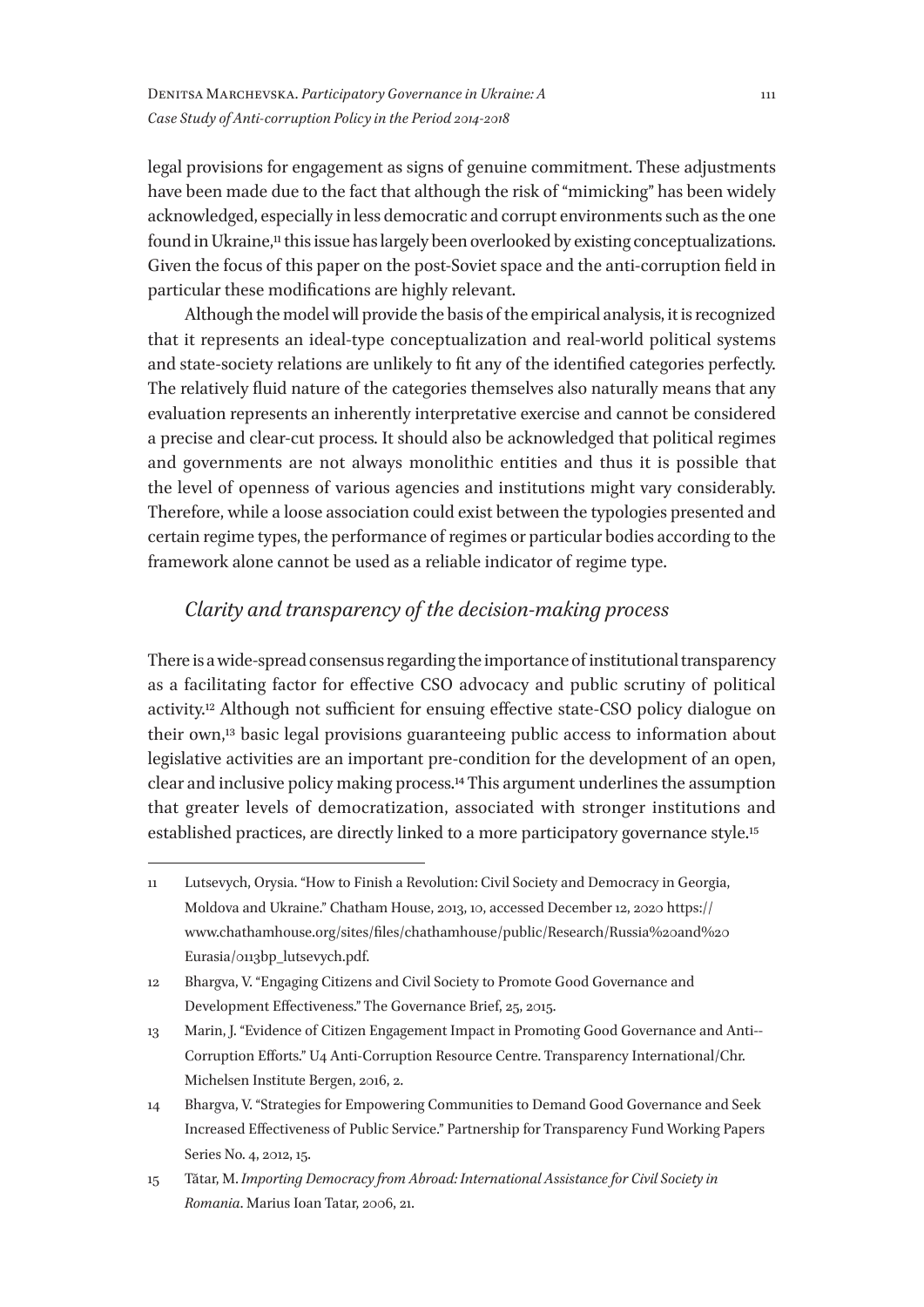In practice, this indicator refers to the standard of transparency of state activities relating to the provision to the public of timely information about policies, amendments and legislative plans in order to allow for appropriate response on the part of civil society actors. This can manifest itself in the availability of well-established and predictable legislative procedures, information about which is publicly available and reliable, as well as in the degree of transparency of the policy making agenda more generally.

# *Nature of the legal framework for engagement*

Departing from arguments about the role of democratic political systems in facilitating wider CSO involvement, it can plausibly be assumed that broader, more sophisticated and comprehensive legal framework for engagement with non-state actors is likely to be present in more open political systems. Extensive legal guarantees for civic participation could be a good indication of the state's commitment to incorporating CSOs in the public policy process. Therefore, it is important to look at the existing legislation mandating mechanisms for public inclusion in decision making with special attention being paid to the asymmetrical power relations underlying those mechanisms. In addition, in order to control for the issue of irrelevance of consultations to the actual policy process, which has been identified as a common obstacle to the genuine participation of CSO representatives,16 the model also considers whether the law provides for public governance mechanisms which are binding or mandatory in the framework of public policy making or are in other ways meaningfully incorporated into the substantive decision making process.

### *Degree of institutionalization of dialogue*

This indicator is crucial to the analysis and focuses on the more practical dimensions of state-CSO interaction and cooperation. It seeks to explore the practice of policy dialogue beyond the existing legal framework. This is key as it is recognized that legislation, while indicative of a state's formal commitment to dialogue, rarely represents an exhaustive or accurate picture of the de facto practice of policy making. In fact, the degree of institutionalization of dialogue is particularly relevant to the study of hybrid regimes, where tokenistic as opposed to genuine engagement as well as a more general trend towards prevalence of informal practices over formally established procedures are wellrecognized.17

<sup>16</sup> Bozzini, E. and S. Fella. "The Role of Civil Society in Immigration Policy Making in Italy: Changing Patterns of Conflictual Cooperation." *Policy & Politics* 36, no. 2 (April 1, 2008): 245–59, 254.

<sup>17</sup> Fioramonti, L. and F. Heinrich. "How Civil Society Influences Policy: A Comparative Analysis of the CIVICUS Civil Society Index in Post-Communist Europe." Civicus World Alliance for Citizen Participation, 2007, 29.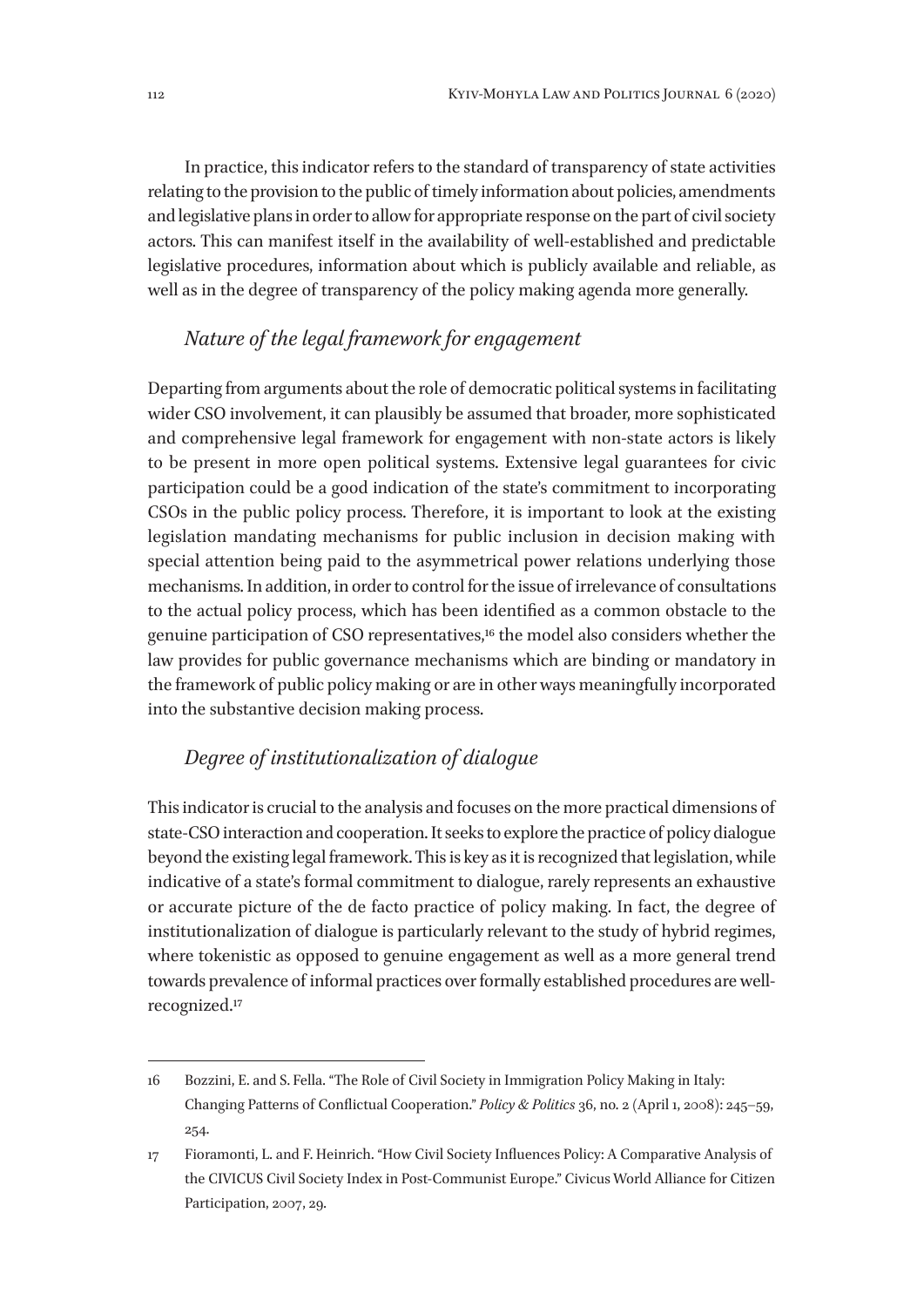# **Table 1**

|                                                  | <b>CLARITY &amp; TRANSPAR-</b><br><b>ENCY OF DECISION-</b><br><b>MAKING</b>                                                   | <b>LEGAL FRAMEWORK FOR</b><br><b>ENGAGEMENT</b>                                                                                           | DEGREE OF INSTITUTIONALISA-<br>TION (IN PRACTICE)                                                                                                               |
|--------------------------------------------------|-------------------------------------------------------------------------------------------------------------------------------|-------------------------------------------------------------------------------------------------------------------------------------------|-----------------------------------------------------------------------------------------------------------------------------------------------------------------|
| <b>REPRESSION</b>                                | Lack of trasparency, unpre-<br>dictable, arbitrary policy<br>making                                                           | No formal or informal mecha-<br>nism for dialogue exists                                                                                  | No institutionalized forms of dia-<br>logue<br>No CSO influence on policy                                                                                       |
| <b>TOLERATION</b>                                | Basic transparency guar-<br>antees<br>No clarity about agenda<br>content and details                                          | Very limited legal provisions<br>for state-CSO communication<br>(sporadic and outside of offi-<br>cial policy-making)                     | Very few (if any) formal platforms<br>for dialogue, which function poorly<br>Very limited real CSO influence on<br>policy                                       |
| STATE-<br><b>CONTROLLED</b><br><b>ENGAGEMENT</b> | Relative transparency<br>through process could be<br>unpredictable at times                                                   | Limited although present<br>legal framework for dialogue<br>(non-binding and non-man-<br>datory)                                          | Some degree of formalization exists<br>although in practice effectiveness<br>varies considerably<br>Limited and very selective state<br>responsiveness to input |
| <b>LIMITED</b><br><b>DIALOGUE</b>                | Clear and predictable<br>policy-making process and<br>policy agenda<br>CSO influence on agenda is<br>limited                  | Key legal provisions for<br>dialogue but framework is<br>imperfect                                                                        | Reliable and functioning institu-<br>tionalized channels for consultation<br>exist<br>Subjective factors determine degree<br>of responsiveness                  |
| COLLABORA-<br>TION                               | Clear and predictable poli-<br>cy-making process<br>Commitment to transpar-<br>ency<br>Some CSO influence on<br>policy agenda | Exstensive legal framework for<br>engagement throughout the<br>decision-making process<br>Limitation only in highly sen-<br>sitive fields | Relatively high level of institution-<br>alization<br>Formal mechanisms are reliable<br>Considerable degree of responsive-<br>ness in most policy fields        |
| <b>PARTNERSHIP</b>                               | Clear and predictable poli-<br>cy-making process<br>CSOs contribute to the<br>shaping of political agenda                     | Comprehensive legal frame-<br>work and commitment to<br>dialogue at all states of poli-<br>cy-making<br>Sanctions for non-compliance      | High degree of institutionalization<br>Formal mechanisms are reliable and<br>predictable<br>State authorities are highly respon-<br>sive to CSO input           |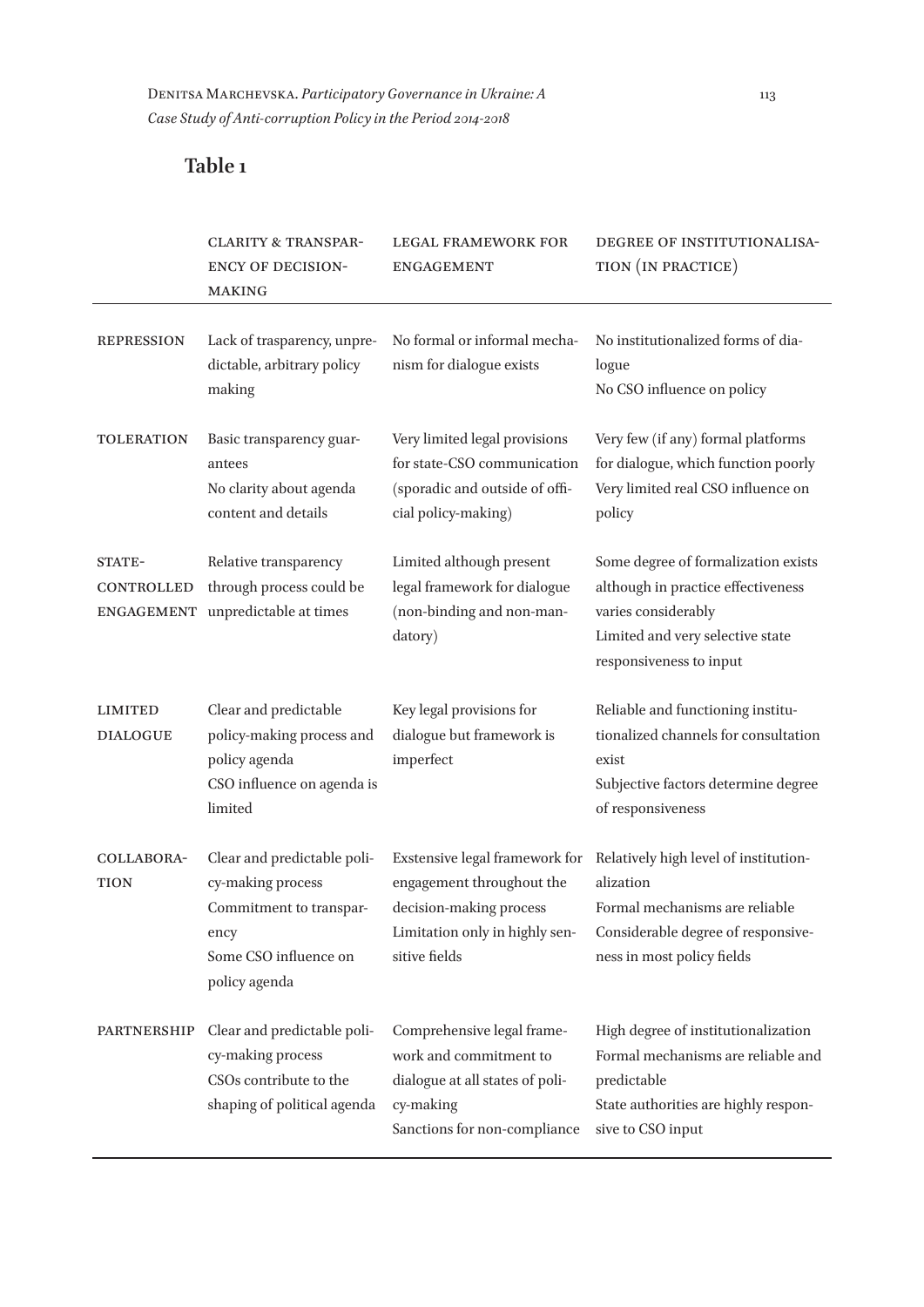This indicator has two distinct aspects—the de facto respect for the existing legal provisions for CSO participation and consultation as well as the degree of institutionalization of state-CSO dialogue more generally. In this context, the notion of institutionalization is understood as the presence of formal and sustainablestructures and regulations, which guarantee consistent and reliable channels for inclusion regardless of contextual and other subjective factors such as leadership preferences, political will and informal relationships.

Departing from the importance of those three indicators for the establishment of sound participatory governance practices, a model consisting of six ideal-type categories describing state-CSO relations and the degree of state openness to CSO input can be distinguished. Each of these relationship types can be briefly summarized as follows in Table 1.

#### *Repression*

Repression represents the most limited form of political openness to CSO advice and participation. This relationship is likely to be present in environments highly hostile to civil society in general where dialogue might be altogether absent and CSOs might even be facing repression or prosecution. In these conditions, political process is largely closed to the public, lacks even basic principles of transparency and policy decisions are arbitrary and largely dependent on elite preferences. There are no meaningful institutionalized forms of engagement while informal channels of communication, even if existent, are severely limited. CSOs have virtually no influence on policy making.

#### *Toleration*

Toleration is a milder form of state-CSO relations which, however, remains largely closed to meaningful civic impact. While there is basic understanding of the decision-making process and basic information about political agenda might be available, it is normally limited and details about legal content or planned legislative activities are not widely circulated prior to their announcement. Some though very limited legal commitment to state-CSO communication and consultation might exist but framework provides for mostly sporadic and non-binding forms of dialogue with little or no direct relevance to the formal decision-making process. Civic input is often limited to voluntary opinion- sharing in the form of statements or open letters whose main aim is to increase the visibility of public opinion and not to directly influence policy content. Any dialogue that might exist is largely a result of informal relations and not a clear institutionalized commitment. CSOs exercise only minimal policy influence.

### *State-controlled engagement*

This relationship type is underlined by the clear distinction between engagement, which is seen as one-sided transaction of information largely dominated by the state, and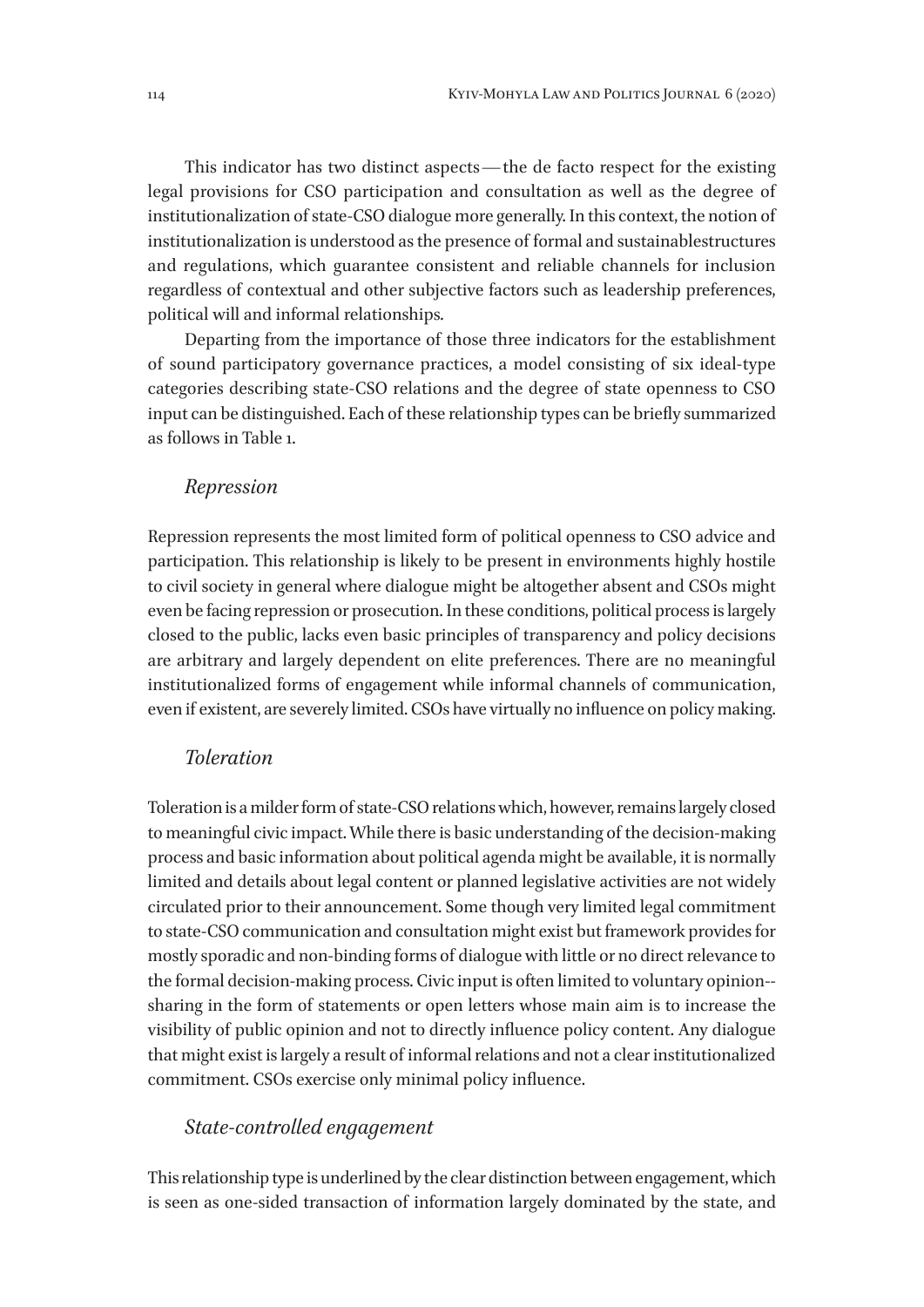dialogue, which is likely to emerge in more advanced stages of state-CSO cooperation and implies an active two-way exchange with the willing participation of both parties.

In this category, decision making is relatively clear and predictable and civil society is aware of the key issues on the policy making agenda, which is, however, largely a result of informal channels of communications and not of high standards of governmental transparency. Some limited legal provisions for CSO engagement exist although they tend to be non-binding and ad hoc and their use is often subject to the discretion of public authorities. Legal framework might foresee forms of civic inclusion, but these are limited to information-sharing implying a one-way flow of information from public authorities to CSOs. Non-compliance with legal provisions for participation is not uncommon and is largely not sanctioned. Some although very low degree of institutionalization of dialogue is present but formal mechanisms often function poorly. Responsiveness to CSO input is limited and tends to be highly selective.

# *Limited dialogue*

Limited dialogue is the first relationship type in which meaningful receptiveness to CSO input and participation can be observed. Such contexts are characterized by high levels of institutional transparency. Decision making process is clear and predictable, civil society has a thorough understanding of the policy making agenda and access to information which allows it to effectively monitor governmental activity. Civil society actors, however, are limited in their ability to actively shape policy agenda. There is a limited institutional framework for dialogue which guarantees basic principles of civic participation but those are largely non-binding and are not part of the official decision-making cycle. Some key legal provisions are missing. Some reliable channels of formal dialogue are present although informal mechanisms and personal connections are still central in determining their utility and the degree of responsiveness. Although selectivity is common in the state's dialogue with CSO representative, civil society can be said to exercise a reasonable influence on policy outcomes in certain cases.

#### *Collaboration*

Collaborative relations are characterized by transparent and predictable decision- making procedures and a conscious effort on the part of authorities to publicize detailed information about policy agenda through official channels of communication. Civil society actors might exercise some, although not necessarily direct, influence on the policy agenda. There is a sufficiently extensive institutional and legal framework for engagement guaranteeing civic participation in the political process. Limitations are likely to be present when it comes to particularly sensitive issues and policy areas. Most mechanisms for state-CSO interaction are formalized, sustainable and reliable. CSOs exercise a meaningful influence on policy outcomesin a consistent manner across most policy fields.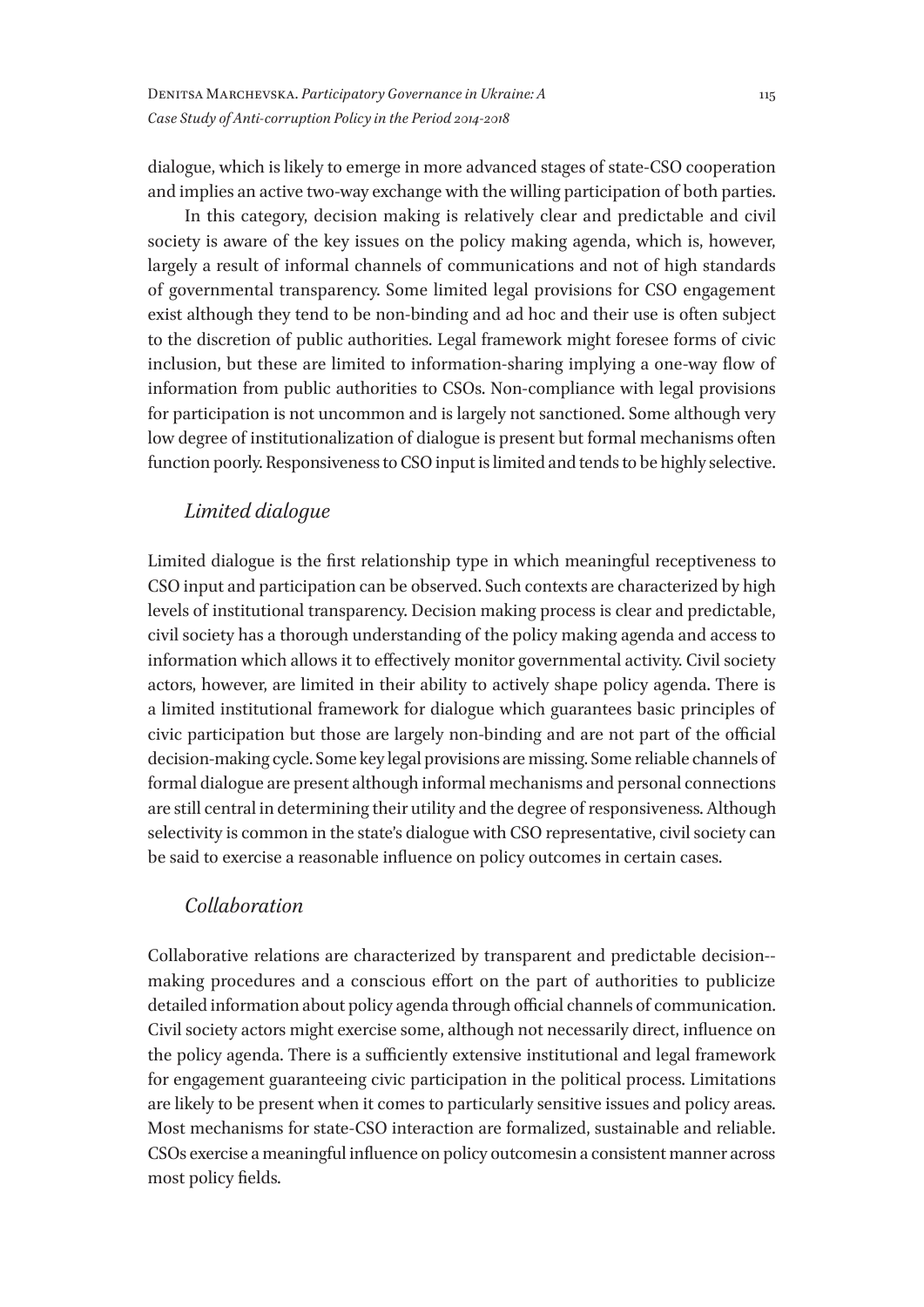#### *Partnership*

Finally, partnership represents the highest degree of political openness to CSO participation. In the conditions of partnership, the policy making process is clear, predictable and well-established and civil society is not only aware of the policy making agenda but is often actively engaged in shaping it. There is a highly institutionalized and well-established legal framework providing for extensive participation of civil society at all stages of decision making as well as for clear sanctions for those who disregard these provisions. Formal mechanisms of de facto co-decision making are the most common form of interaction across various policy fields. State-CSO dialogue is almost entirely formalized within structures, which have considerable influence on policy outcomes and in which CSO can exercise considerable leverage.

# **Anti-corruption Policy Making in Ukraine: a Case Study**

### *Transparency and public access to information*

At the most basic level, transparency and public access to information is guaranteed by Article 15 (prohibiting censorship) and Article 34 (guaranteeing freedom of information) of the Constitution of Ukraine.18

In addition, Ukraine boasts a relatively comprehensive framework providing citizens with the right to public information through the Law on Access to Public Information,19 whose aim is to provide the basic framework for transparency of state activities.20 Adopted in 2011, the law remains one of the few commended legislative developments which took place during the term of President Yanukovych.21 It provides for a number of mechanisms and channels for public access to information relevant to the policy making process. This includes access to legal acts, draft legislation, agendas of public meetings and a broad range of policy documents such as progress reports on the implementation of target programs carried out by state authorities nationally and locally. Importantly, citizens requesting information are not required to provide justification for their request and authorities are obliged by law to provide a response within 5 working days. This period can be extended to 20 working days in exceptional cases. Citizens, who fail to receive the data they have requested, can appeal to the authorities or the Ombudsman. Limited exceptions from the law's provisions include

<sup>18</sup> Constitution of Ukraine. 1996, accessed December 12, 2020, http://zakon5.rada.gov.ua/laws/ show/254%D0%BA/96-%D0%B2%D1%80.

<sup>19</sup> Law of Ukraine. *Pro dostup do publichnoyi informatsiyi* [On Access to Public Information]. № 2939–17, accessed December 12, 2020, http://zakon4.rada.gov.ua/laws/show/2939–17.

<sup>20</sup> Ministry of Information Policy of Ukraine. 2017. The access to public information, accessed December 12, 2020, https://mip.gov.ua/en/content/regulyatorna-politika.html.

<sup>21</sup> Kobets, R. and O. Ruda. "Mapping Study: CSO Engagement in Policy Formulation and Monitoring of Policy Implementation." EU Civil Society Dialogue for Progress, 2014, 15.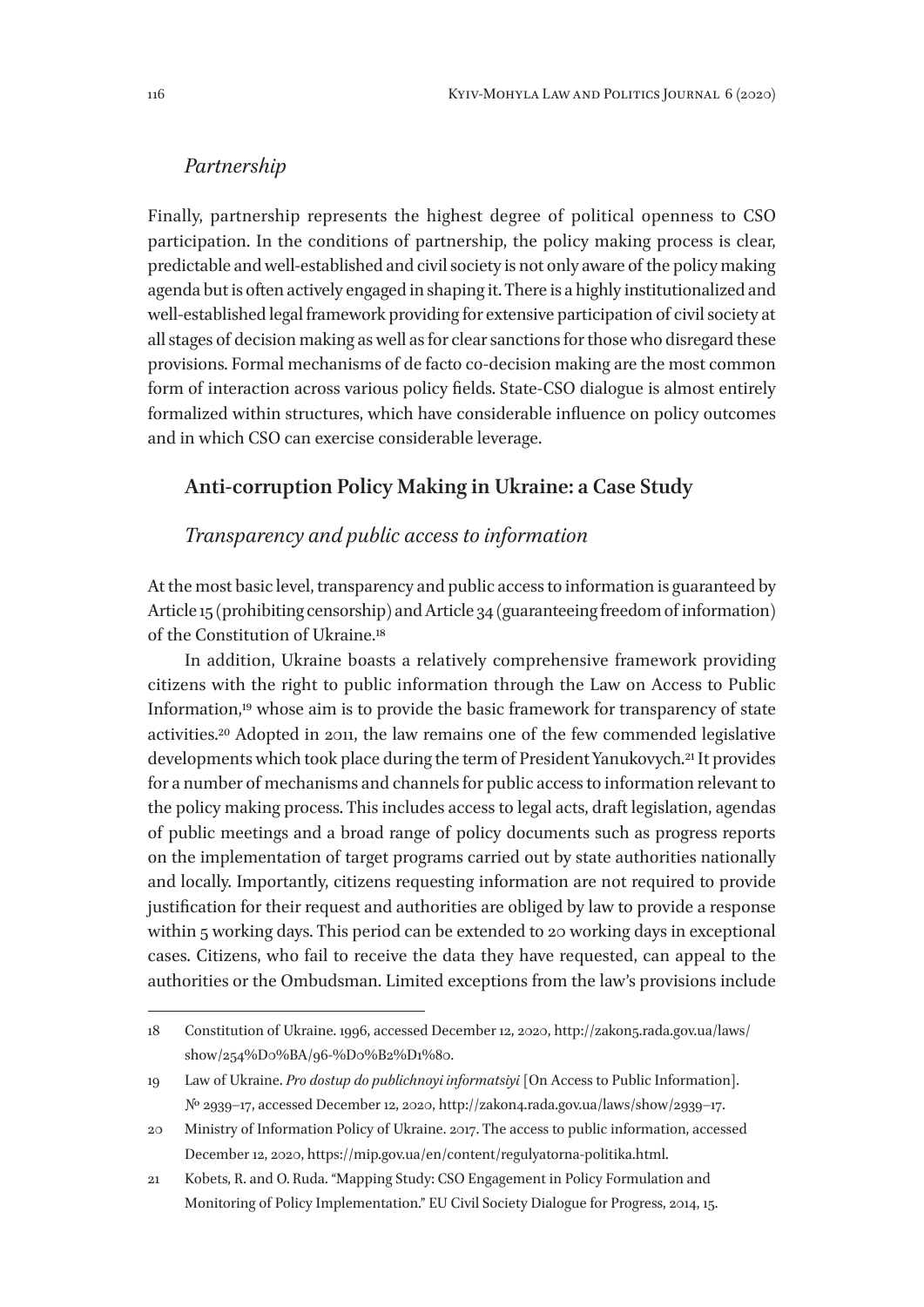information deemed a state secret or otherwise confidential and information and documentation designated exclusively for internal use. The legislation applies to all public institutions including the legislative, executive and judicial branches.

The current access to information legislation is widely accepted as comprehensive and sufficiently broad.22 This is exemplified by the good performance of Ukraine in the Global Right to Information Rating, a project whose aim is to evaluate the existing legal framework for public access to information in a range of countries across the world. According to the ranking, the Law on Access to Public Information is awarded 108 points out of a maximum of 150, placing it ahead of the majority of states in the ranking including a number of EU Member States.23 Despite such positive evaluations, however, it should be acknowledged that the de facto implementation of the Right to Information provisions is sometimes flawed and information is not always provided in a timely fashion and in the appropriate form.24

In the aftermath of the Euromaidan the legal framework for public access to information was boosted by the amendment of the Law on Access to Public Information in the Form of Open Data.25 The new law effectively incorporated the open data principle into the provisions of the Law on Access to Public Information and a number of other relevant pieces of legislation. This means that state authorities covered by the legislation are obliged to provide open access to a large share of their data including detailed information about their policy making activitieseffectively eliminating the need for citizens to officially request information in order to access it. Such information must be made available free of charge on the websites of each institution as well as on a centralized open data online platform (www.data.gov.ua).

The development was seen as a notable step towards improving transparency of state activities in the country.26 Despite some challenges in the implementation of the law and the actual utilization of the open data 27 such hopes appear to have been

- 25 Law of Ukraine. Pro vnesennya zmin do deyakyh zakoniv Ukraini shodo dostupu do publichnoi informatsii u formi vidkrytyh danyh [On Amendments to Some Laws of Ukraine on Access to Public Information in the Form of Open Data] № 319–19, accessed December 12, 2020, http:// zakon5.rada.gov.ua/laws/show/319–19.
- 26 United Nations Development Program. "Newly Adopted Open Data Law Propels Ukraine into the Digital Age." UNDP Ukraine, 2015, accessed December 12, 2020, https://www.ua.undp.org/ content/ukraine/en/home/presscenter/articles/2015/04/16/newly-adopted-open-data-lawpropels-ukraine-into-the-digital-age.html.
- 27 Council of Europe. "Ukraine: Handbook on Transparency and Citizen Participation." Partnership for Good Governance, 2017, accessed December 12, 2020, https://rm.coe.int/ handbook-ukraine-eng/168078406c.

<sup>22</sup> Lovitt, J. "Civil Participation in Decision Making in the Eastern Partnership Countries Part One: Laws and Policies." Council of Europe, 2016, 87.

<sup>23</sup> RTI Rating. "Ukraine: Global Right to Information Rating," accessed May 3, 2020, https://www. rti-rating.org/country-data/scoring/.

<sup>24</sup> Kobets and Ruda, *Mapping Study*, 15.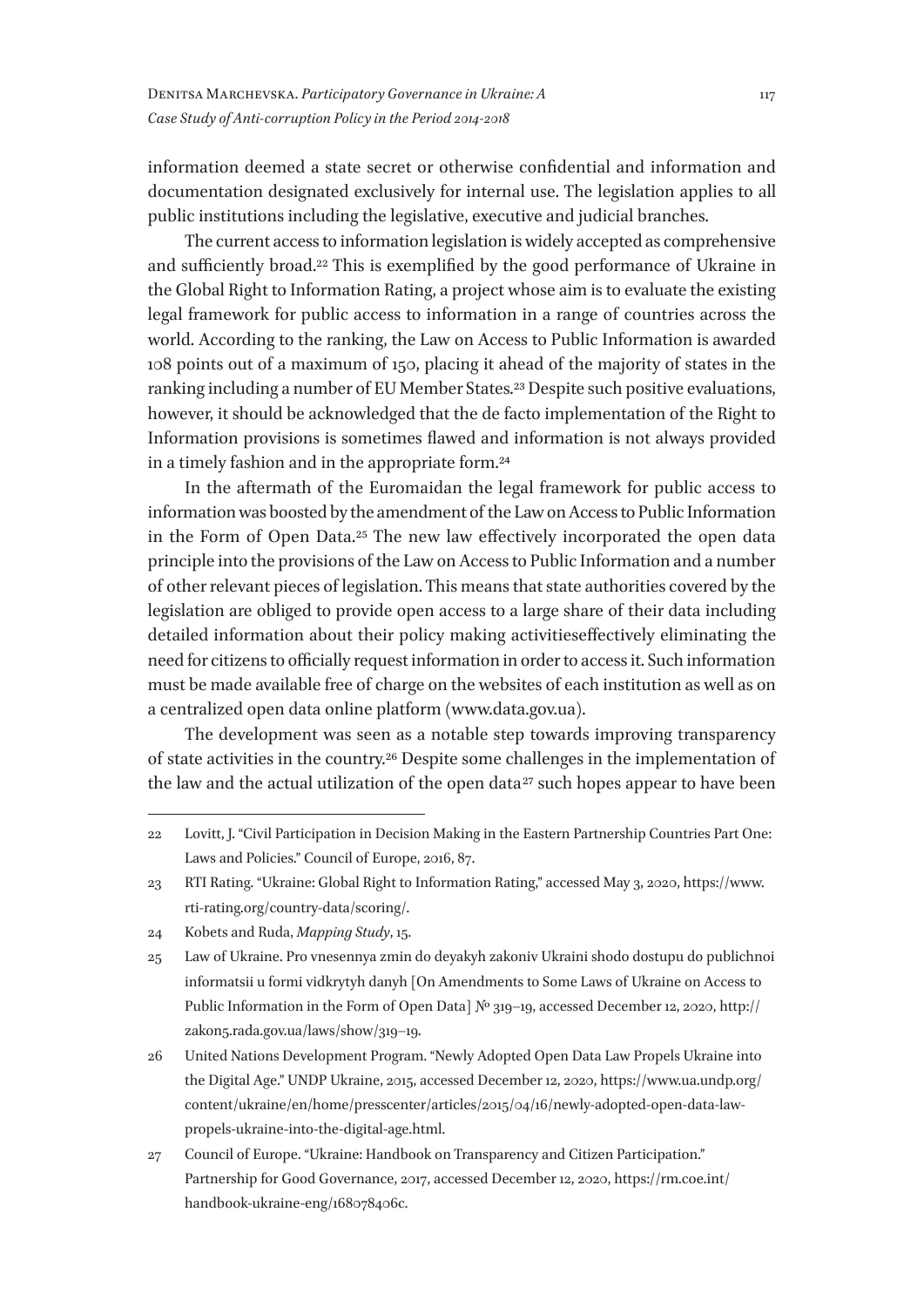justified considering the dramatic improvement of Ukraine's score in the Global Open Data Index, where the country boasts 31<sup>st</sup> place, well-ahead of a number of European states.28

Overall, all CSO activists interviewed expressed sufficient satisfaction with the degree of state transparency and their access to policy-related information including texts of drafts, legislative projects and the authorities' policy making agenda more generally. Despite quoting some exceptional legislative initiatives, which were said to have been characterized by relatively greater secrecy at their initial stages of development such as the controversial draft proposal introducing e-declarations for anti-corruption activist,29 none of the interviewees expressed concerns about the general level of clarity when it comes to the policy making process and its content. This position was held even by activists who otherwise sharply criticized the authorities for their lack of responsiveness to their suggestions and opinions expressed in relation to such information.30

In addition to general access to information legislation, civil society representatives identified a number of additional mechanisms for obtaining relevant policy information. These included a number of consultative platforms bringing together representatives of the state and civil society, such as the organization of weekly discussions of the plenary policy agenda between representatives of the Parliamentary majority and CSO activists,31 regular participation in parliamentary committees working on relevant issues<sup>32</sup> as well as participation in legislative meetings and hearings, which are open to the public.33 Interviewees also gave examples of extensive monitoring initiatives such as the project initiated by the Anti-Corruption Action Centre for daily monitoring of parliamentary activity related to anti-corruption.34 The presence and the alleged success of such initiatives as well as extensive investigative journalism utilizing publicly available information<sup>35</sup> implies considerable access to information about the legislative process underway.

Despite the relatively positive evaluation of the general access to information, however, interviewees acknowledged the gradual closing of some previously useful channels for communication in the period since 2014. Examples included the de facto

35 Council of Europe, *Handbook,* 22.

<sup>28</sup> Global Open Data Index. "Place Overview—Global Open Data Index," accessed December 12, 2020 https://index.okfn.org/place/.

<sup>29</sup> Interview with anonymous representative of civil society organization N 5.

<sup>30</sup> Interviews with anonymous representatives of civil society organizations N 1, 2, 3, 4, 9, 13 and 14.

<sup>31</sup> USAID. "The 2015 CSO Sustainability Index for Central and Eastern Europe and Eurasia." United States Agency for International Development. Bureau for Europe and Eurasia, 2015, 250, accessed December 12, 2020, https://www.usaid.gov/sites/default/files/documents/1861/ Europe\_Eurasia\_CSOSIReport\_2015\_Update8–29–16.pdf.

<sup>32</sup> Interviews with anonymous representatives of civil society organizations N 2 and 6.

<sup>33</sup> Interview with anonymous representative of civil society organization N 14.

<sup>34</sup> Interview with anonymous representative of civil society organization N 9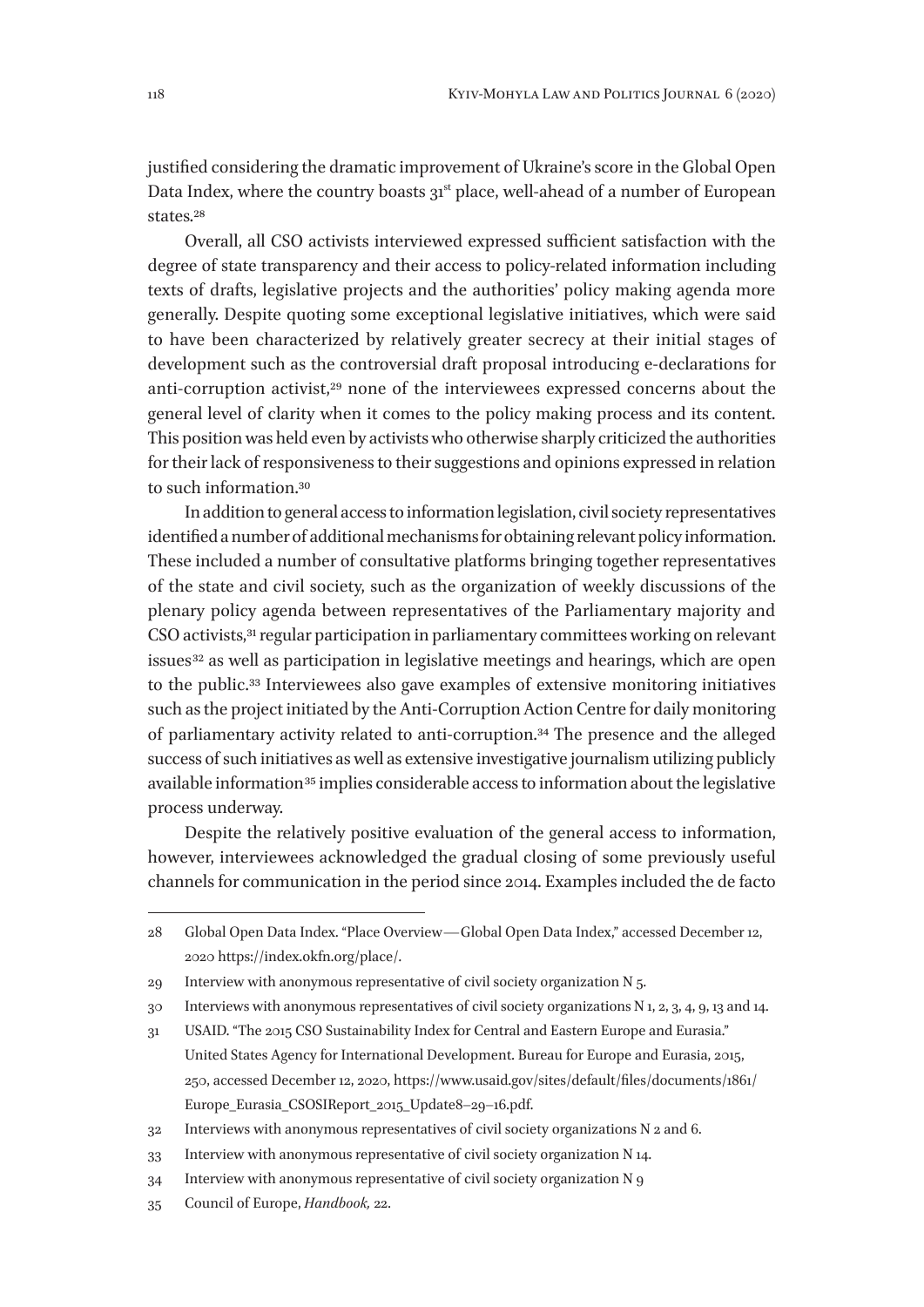liquidation of early post-Euromaidan initiatives such as the informal Council of Anti- - Corruption Fighters, initiated by former Chairman of the Verkhovna Rada, Andriy Parubiy, which used to bring together MPs and CSO representatives for discussions of the anti-corruption policy agenda and priorities.36 Furthermore, in the course of the interviews it was also suggested that there has been an increasing reluctance amongst some MPs to participate in informal forums for communication exchange with CSO representatives due to concerns that visible association with civil society actors might have negative reputational consequences amongst political elites.37 Regardless, a number of interviewees pointed at the importance of informal political networks and connections within key law-making bodies for providing insights into the policy making process and agenda.38 Overall, the post-Euromaidan access to information was said to represent a considerable break with tradition when compared to the information available during the term of President Yanukovych. According to one interviewee, it was almost impossible for CSO representatives to even secure a meeting with high-ranking state officials at the time.39

# *Clarity and predictability of the policy making process*

While basic provisions ensuring transparency are an essential pre-condition for facilitating the inclusion of CSOs in the decision-making process, they are not a sufficient guarantee that a dialogue would be established effectively. The quality of the legislative process as manifested in the presence of clear, predictable and effective legislative procedures, which are respected, is also an important aspect of the establishment of a successful state-CSO dialogue**.** In this respect, Ukraine's performance has been more ambiguous, and issues of clarity and predictability exist within both key law-making branches namely the executive and the legislature.

When it comes to the Parliament, criticism of the quality of the legislative process has been linked to the fact it is seen as "too Soviet,"<sup>40</sup> overly chaotic and lacking reliable procedures.41 The reason for this is the lack of long-term planning and coordination of legislative activities as well as the common practice of violating formal procedures. This is well-exemplified by the fact that unscheduled legislative initiatives, whose presence on the agenda is "difficult to determine," are a common occurrence as is the lack of "sequence of passing legislation" which often results in unplanned activities being voted

<sup>36</sup> Interview with anonymous representative of civil society organization N 11.

<sup>37</sup> Interview with anonymous representative of civil society organization N 14.

<sup>38</sup> Interviews with anonymous representatives of civil society organizations N 1, 4, 6 and 11.

<sup>39</sup> Interview with anonymous representative of civil society organization N 14.

<sup>40</sup> Lovitt, J. "Civil Participation in Decision Making in the Eastern Partnership Countries Part Two: Practice and Implementation." Council of Europe, 2016, 299.

<sup>41</sup> Zaslavskyi, O. "Draft Concept Paper on the 'End to End' Legislative Process." Agency for Legislative Initiatives, 2017, 2, accessed December 12, 2020, http://parlament.org.ua/wpcontent/uploads/2017/07/End-to-end\_.pdf.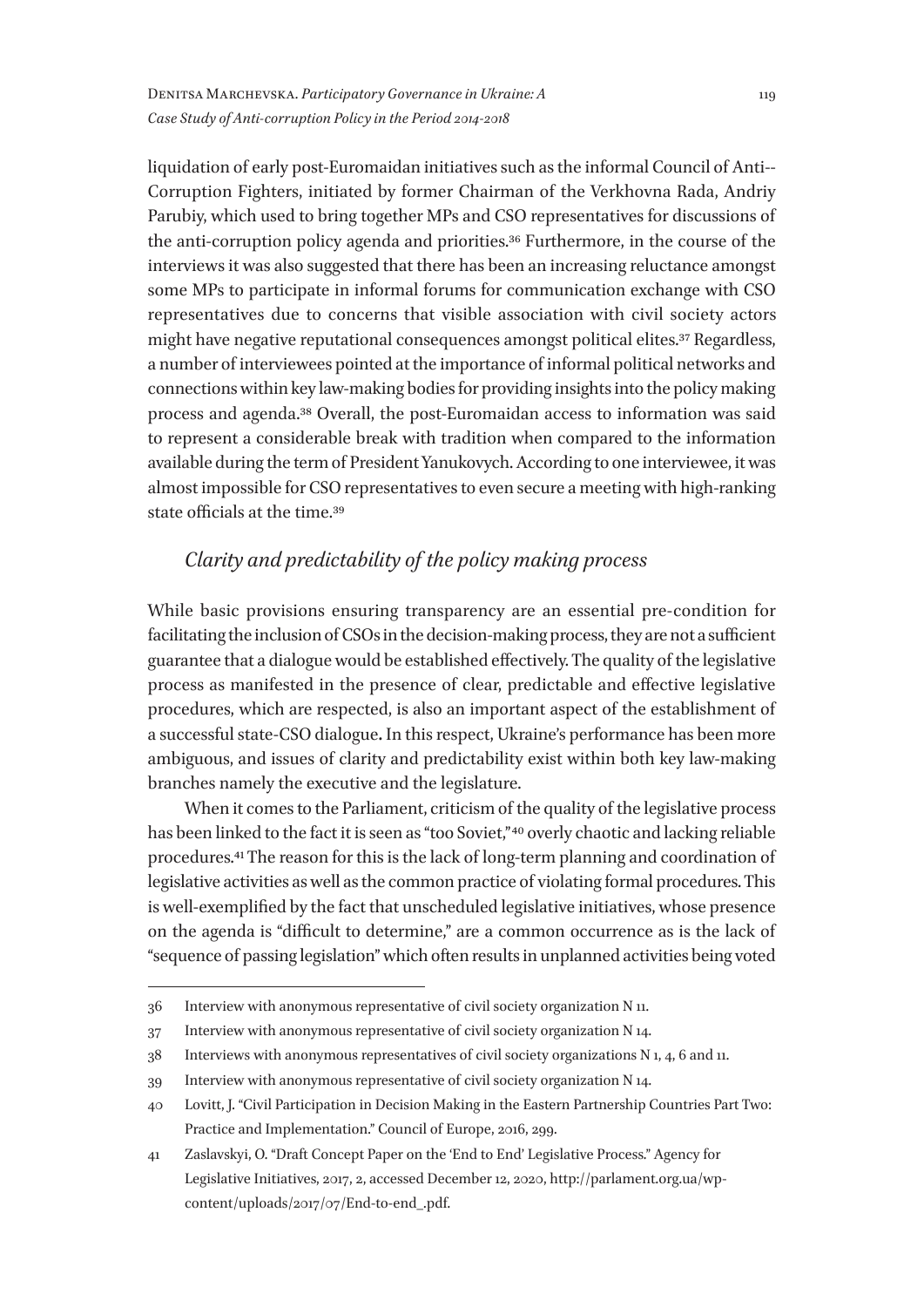on before laws that were submitted much earlier.42 Similarly, there is a distinct tendency towards passing laws at the first reading as opposed to the customary second which could limit legislative scrutiny and deliberation.43 The perception of the legislative process as unclear was reinforced by one of the experts interviewed who possessed legal expertise.44 He suggested that CSO participation is considerably hindered by the unpredictability of the law making process in which official procedures are often disrespected leading to new initiatives and amendments appearing in Parliament without prior notice. Similarly, another interviewee suggested that the practice of controversial drafts appearing apparently out of nowhere has intensified significantly in the anti-corruption sector in particular.45

Furthermore, the presence of overly high thresholds for the passing and adoption of legislation hinders effective legislative activity.46 The relevance of this issue to productive state-CSO dialogue and successful CSO advocacy was demonstrated by one of the interviewees, who highlighted the fact that despite fruitful dialogue with MPs, many CSO proposals are not incorporated into laws due to the high requirements for support as well as the common problem of lack of quorum. This was said to have been the case with some initiatives aimed at addressing the controversial introduction of e-declarations for activists.47 This means that CSO representatives and even MPs have little control over the legislative process even in cases where productive dialogue and consultations do take place.

The lack of streamlined and predictable procedures in the Rada is further exacerbated by the fact that the executive branch and especially the Presidential Administration has managed to considerably increase its de facto influence on public policy making despite formal constitutional power balance.48 The shift has created uncertainty about the real center of policy makingbringing informal channels of influence to the forefront and undermining formal procedure. The consequences of this were exemplified by the comments of one interviewee who suggested the consolidation of presidential power has resulted in greater presidential control over individual MPs and the Parliament as a whole, thus allowing the executive to influence legislative

<sup>42</sup> Zaslavskyi, *Draft Concept Paper,* 5.

<sup>43</sup> Zaslavskyi, *Draft Concept Paper, 6.*

<sup>44</sup> Interview with anonymous representative of civil society organization N 3.

<sup>45</sup> Interview with anonymous representative of civil society organization N 9.

<sup>46</sup> European Parliament. "Report and Roadmap on Internal Reform and Capacity-Building for the Vekhovna Rada of Ukraine." European Parliament's Needs Assessment Mission to the Verkhovna Rada of Ukraine led by Pat Cox, 2017, 10.

<sup>47</sup> Interview with anonymous representative of civil society organization N 10.

<sup>48</sup> Sushko, O. "Reforming Ukraine: Policymaking After the Euromaidan." *PonarsEuarasia—Policy Memos*, December 18, 2015, 1, accessed December 12, 2020, http://www.ponarseurasia.org/ memo/reforming-ukraine-policymaking-after-euromaidan; Zaslavskyi, *Draft Concept Paper,* 3.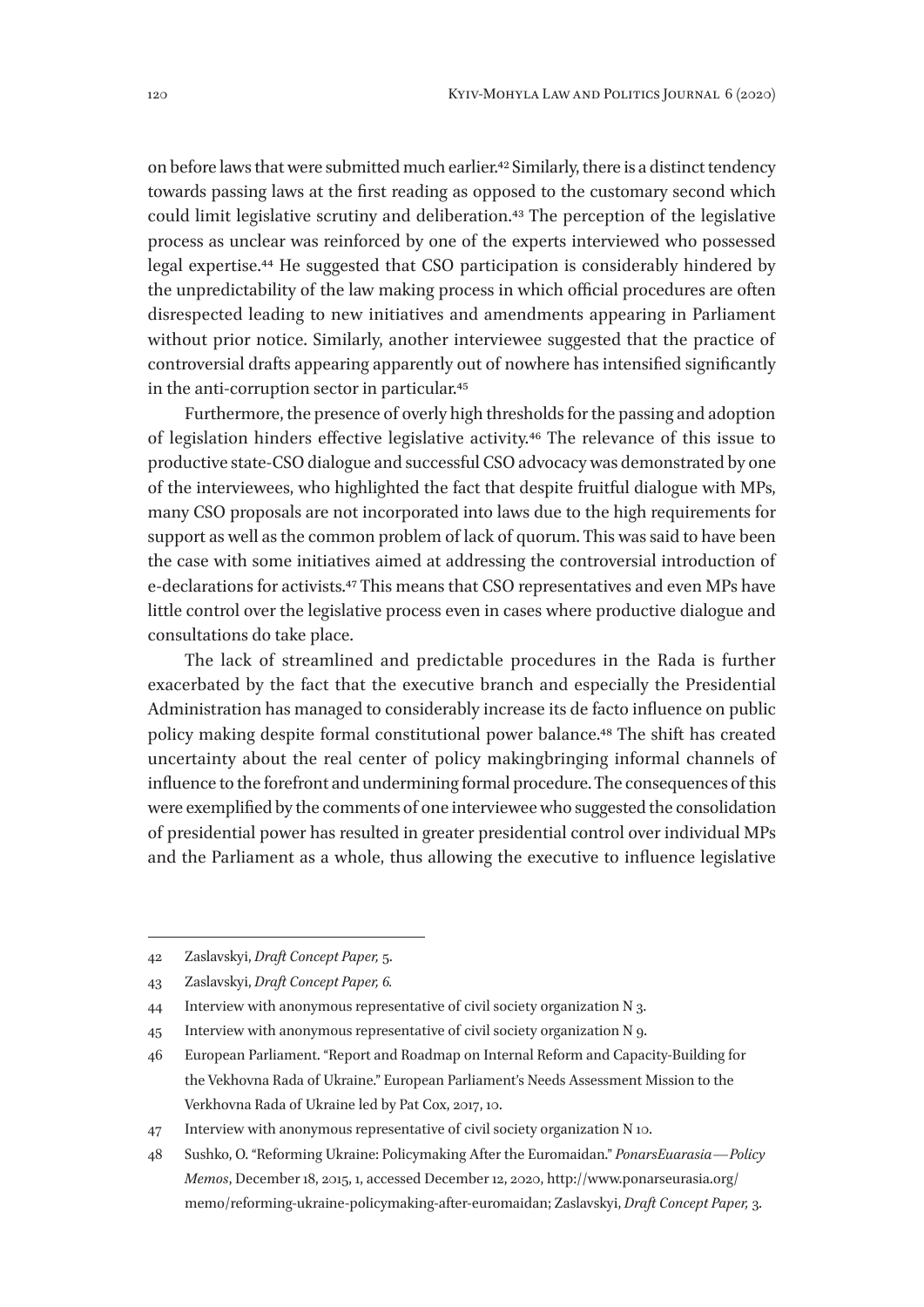activities and outcomes through informal networks.49 This naturally has negative implications for the clarity and predictability of legislative outcomes.

# *Legal framework for engagement*

*Citizens' appeals*

Perhaps the oldest mechanism for civic influence on political processes in Ukraine is the citizens' appeal. According to the Law on Citizens' Appeals, which was adopted in 1996 $50$  every Ukrainian citizen is given the right to appeal directly to a number of public authorities and institutions. Such appeals can take various forms including recommendations on public policies, expression of opinion on existing or drafted legislation or an appeal against decisions made by the state. Appeals and petitions can be submitted verbally, orally or, following the most recent amendment in 2015, electronically. Upon submission, the authorities have the obligation to respond within two weeks.

Although this form of interaction between the state and society appears to be the most common, the tool is largely seen as ineffective in providing a meaningful mechanism for engagement.51 The main reason for this is the lack of strict guidelines or requirements for the format of such appeals which often makes them an unhelpful form of interaction with authorities. In addition, although public institutions have the obligation to provide a formal response, appeals are largely irrelevant to the actual decision-making process since policy makers are not obliged to take them into consideration in the process of policy development or to provide any justification for ignoring them. Overall, given its limitations, the citizens' appeals mechanism provides a weak tool for state-CSO interaction and meaningful policy dialogue.

# *Public expertise*

The possibility for CSOs to provide public expertise is another mechanism allowing for civic input in governance. The procedure was first introduced in the Ukrainian legal framework in 2008 after the adoption of Decree No. 976 by the Ukrainian Cabinet of Ministers.52 In short, public expertise is a mechanism which can be initiated by CSOs interested in cooperating with state authorities on the preparation of policy

<sup>49</sup> Interview with anonymous representative of civil society organization N 14.

<sup>50</sup> Law of Ukraine. *Pro zvernennya gromadyan* [On the Appeals of Citizens]. № 393/96-ВР, accessed December 12, 2020, http://zakon3.rada.gov.ua/laws/show/393/96-%D0%B2%D1%80.

<sup>51</sup> Kobets and Ruda, *Mapping Study*, 38.

<sup>52</sup> Law of Ukraine. 2008. *Pro zatveerdzhennya Poryadku spriyannya preovedennyu gromads'koi ekspertyzi diyal'nosti organiv vykonavchoi vlady* [On Approval of the Procedure for Facilitating the Public Examination of the Activities of the Executive Bodies]. № 976, 2008, accessed December 12, 2020, https://zakon.rada.gov.ua/laws/show/976–2008-%D0%BF.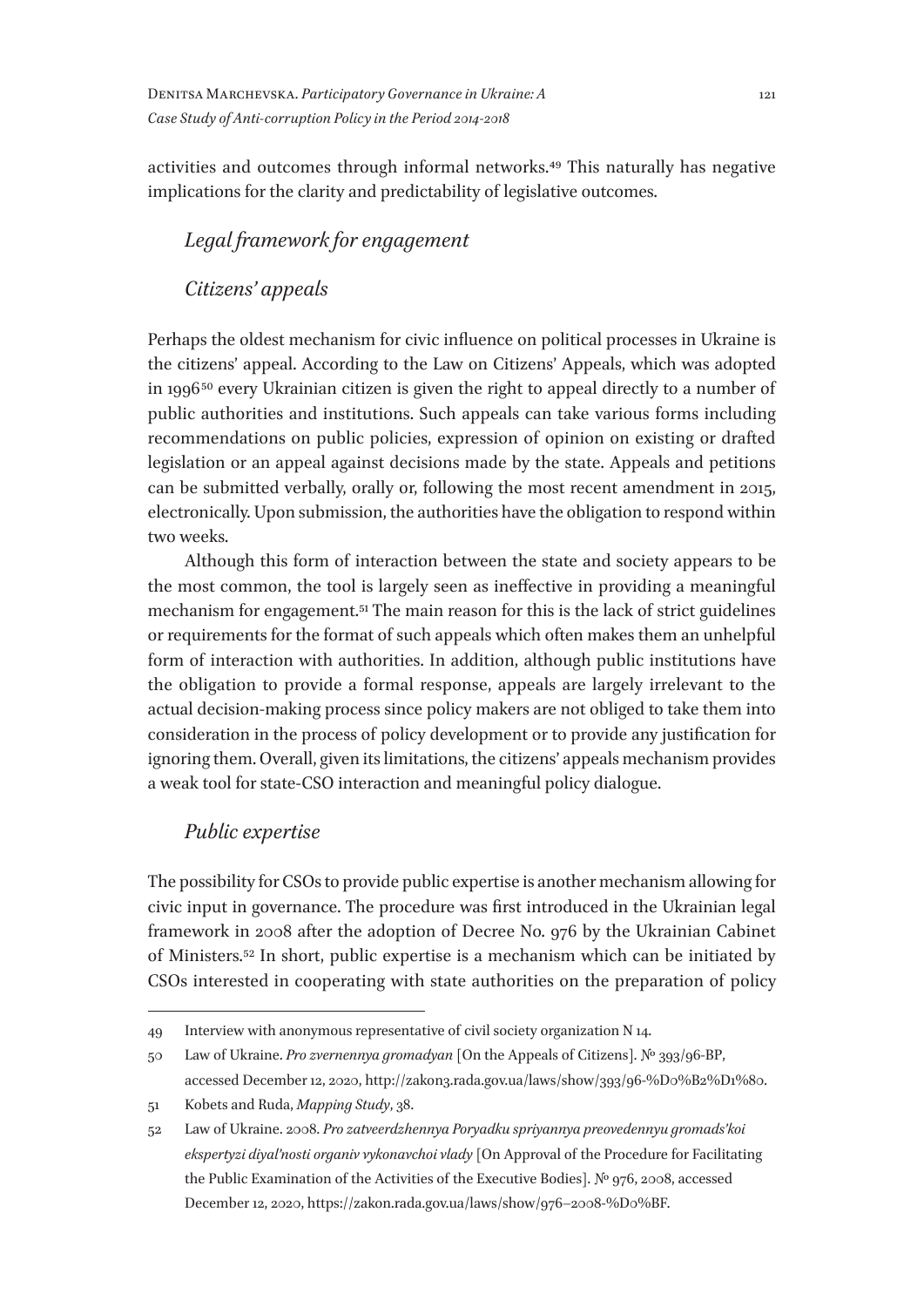documents or the monitoring and evaluation of existing legislation and other aspects of state activity. In the process, a number of "expert proposals" are developed for the consideration of the state body in question. The head of the relevant public body is then obliged to provide a response to the recommendations and elaborate on the further steps which are to be undertaken in order to address these recommendations.

Overall, while in theory this mechanism provides a meaningful channel of communication and facilitates state-civil society interaction it has failed to boost the influence of CSOs on the decision-making process. Admittedly, in the post-Euromaidan period the use of public expertise has become more commonin comparison to the first few years of its introduction when the tool remained unpopular and was rarely utilized.53 However, given that the current legislative framework mandates that state bodies respond to expert recommendations but does not include an obligation to take those into consideration, this mechanism is limited in its capacity to boost CSO participation in the policy making process and has remained relatively marginal.

# *Public consultations*

Public consultations are by far the most notable form of inclusion of CSO representatives in public policy making in Ukraine. The concept of public consultations as a part of the policy process was first introduced in 2010 with Resolution No. 996 of the Ukrainian Cabinet of Ministers "On Guaranteeing the Participation of the Public in Public Policy Formation,"<sup>54</sup> whose aim was to guarantee wider involvement of the public and relevant stakeholders in the process of policy development and implementation. Although the regulation does mandate the preparation and approval of annual plans for public consultations by executive bodies both nationally and locally the existing legal framework has a number of notable limitations. First of all, the regulation does not apply to the Presidential Administration or the Parliament, which automatically limits significantly its utility as a comprehensive mechanism for political dialogue with CSOs. Furthermore, despite the fact that authorities are formally obliged to publish information about the outcomes of public consultations within two weeks of their finalization this provision has often been overlooked and authorities are said to have provided such feedback in no more than 30% of the cases since 2014.55

Furthermore, at present consultations are only mandatory in a very limited set of cases including on all drafts of economic regulations and bills linked to nuclear energy or the environment.56 The reason for this is that these cases are governed by additional

<sup>53</sup> Kobets and Ruda, *Mapping Study*, 37.

<sup>54</sup> Law of Ukraine. *Pro zabezpechennya uchasti gromadskosti u formuvanni ta realizatsii derzhavnoi polityky* [On Ensuring Public Participation in Formation and Implementation of the State Policy]. № 996, accessed December 12, 2020, http://zakon3.rada.gov.ua/laws/show/996-2010-%D0%BF.

<sup>55</sup> Lovitt*, Civil Participation Part Two*, 271.

<sup>56</sup> Lovitt*, Civil Participation Part Two*, 267.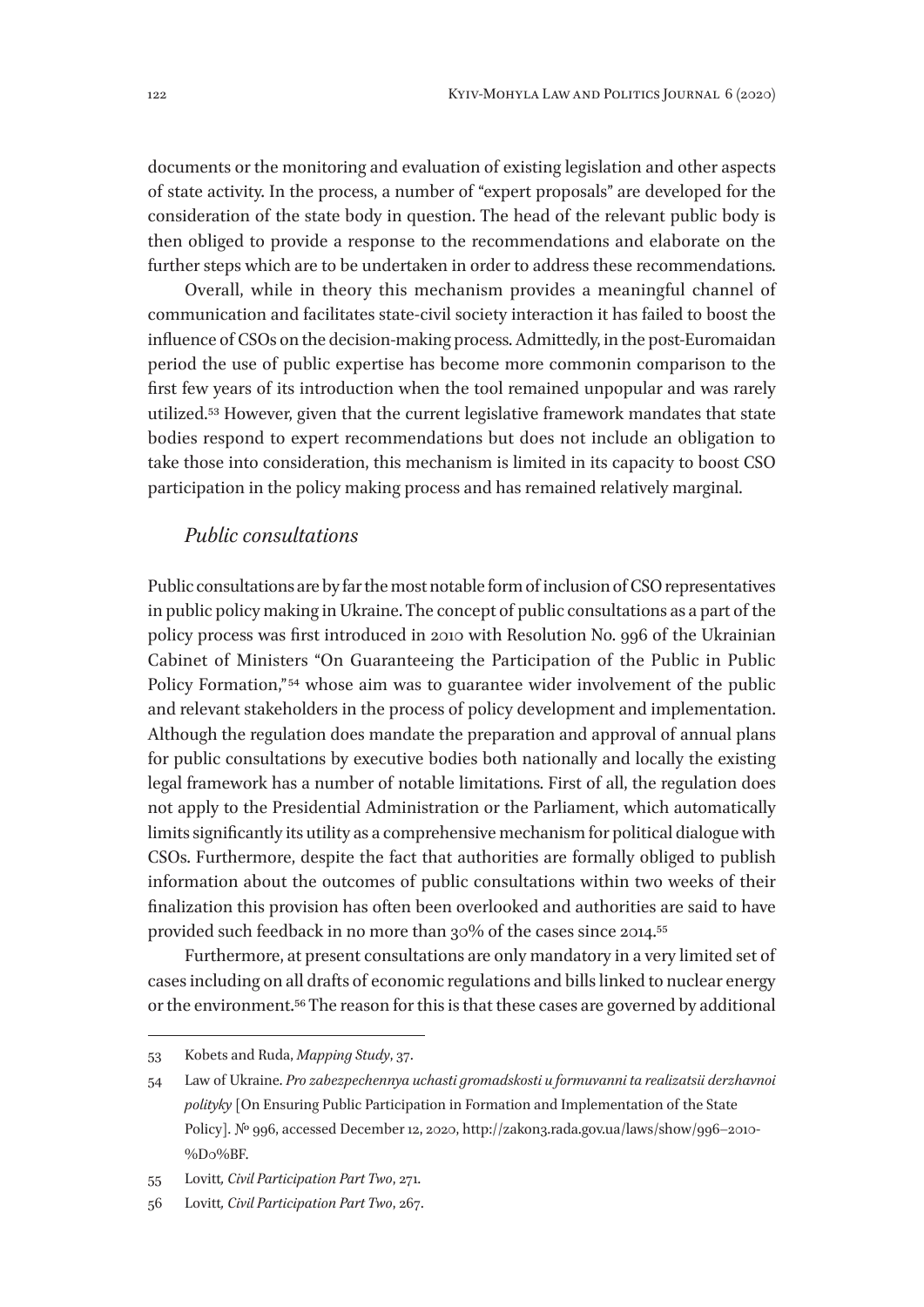legislation such as the Law "On the Principles of State Regulatory Policy in Economic Activity" which mandates consultations as a compulsory pre-condition for the validity of any regulatory acts.57 In the vast majority of cases, however, the state of current legislation means that public consultations have a purely advisory, non-binding and voluntary character and state representatives have no formal obligation to carry them out, to consider proposals given in this framework or to justify their decision not to take them into consideration.58 On a more practical note, there is also no clearly set or transparent procedure for the selection of CSO representatives who take part in such consultations when they are carried out.59

More recently, in the aftermath of the Euromaidan and under Ukraine's commitments in the framework of the Open Government Initiative the practice of public consultations was revitalized and evolved considerably.60 This fact was highlighted also by interviewees who praised authorities' commitment to genuine consultation in draft development in the early years after the 2014 Revolution.61 Some regularly quoted examples from the anti-corruption field of bills developed with a high degree of consultation and participation by CSOs were the Laws on National Anti- - Corruption Bureau of Ukraine (NABU), On the Fight Against Corruption and On Asset Management as well as various amendments to the Criminal Code and the legislation needed for the creation of the National Agency for Corruption Prevention (NACP).<sup>62</sup> The lack of legal obligation to actually carry out such consultations by most institutions, however, was said to considerably constrain the utility of the general consultation provision.

In view of these deficiencies, a number of attempts have been made throughout Ukraine's modern history to adopt a comprehensive Law on Public Consultations. Drafts bills were developed in 2004 and 2010 but they failed to materialize into viable legislation.<sup>63</sup> The seemingly increased openness to cooperation notwithstanding, legislative framework providing for political dialogue has continued to lag behind even in the aftermath of the Euromaidan. In 2016 and 2017 an attempt was made for

<sup>57</sup> Law of Ukraine. *Pro zasadi derzhavnoi regulyarnoi politiki u sferi gospodars'koi diyalnosti* [On the Principles of State Regulatory Policy in Economic Activity]. № 1160–15, 2003, accessed December 12, 2020, http://zakon5.rada.gov.ua/laws/show/1160–15.

<sup>58</sup> Council of Europe. "Strategic Priorities for Promoting Civil Participation in Decision making in Ukraine." Council of Europe, 2014, 3, accessed December 12, 2020, https://rm.coe. int/16800cc3d5.

<sup>59</sup> Lovitt, *Civil Participation Part One, 95.*

<sup>60</sup> Council of Europe. "Guidelines for Civil Participation in Political Decision making. Adopted by the Committee of Ministers on 27 September 2017 at the 1295th Meeting of the Ministers' Deputies." Council of Europe, 2017, accessed December 12, 2020, https://rm.coe.int/guidelinesfor-civil-participation-in-political-decision making-en/16807626cf.

<sup>61</sup> Interviews with anonymous representatives of civil society organizations N 2, 4, 5.

<sup>62</sup> Interviews with anonymous representatives of civil society organizations N 1, 5, 9.

<sup>63</sup> Lovitt, *Civil Participation Part Two,* 311.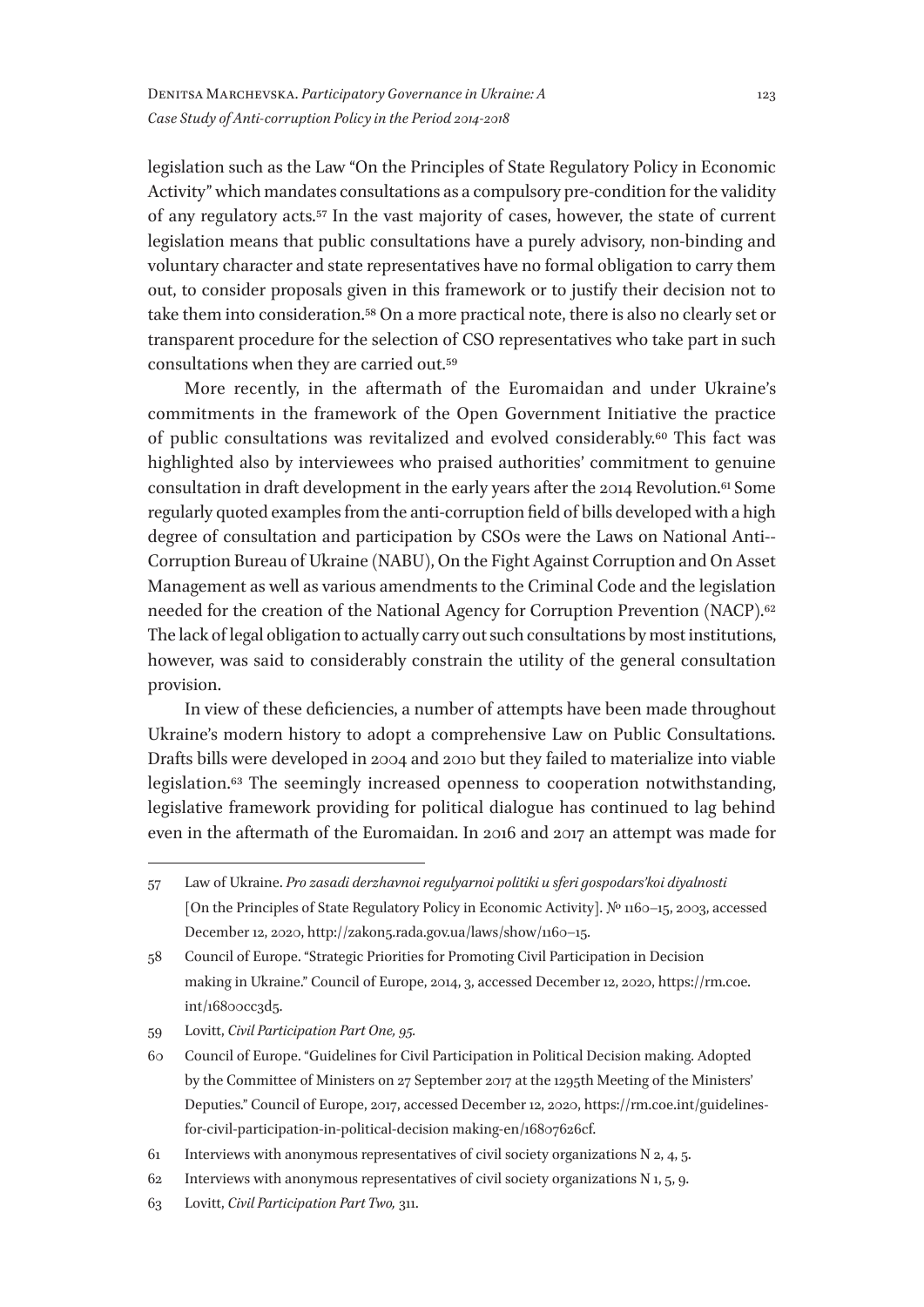the development of a new law, which would have made consultations an integral and mandatory part of policy making process in most fields including anti-corruption.<sup>64</sup> Despite initial positive signs such as extensive cooperation with civil society on the preparation of the draft<sup>65</sup> and a positive evaluation by the OSCE,<sup>66</sup> the bill failed to move further after it was submitted to Parliament. The reason for this appeared to be internal political opposition.67 CSO representatives identified the absence of comprehensive Law on Consultations as one of the most substantial problems of the current legislative framework for civic participation in Ukraine.68

#### *Public councils*

Public councils represent a particular form of consultation and are the most notable aspect of the current Ukrainian framework for engaging CSO representatives in the decision-making process on national and local level. The public council as an advisory mechanism providing a channel for dialogue between CSO representatives and the state was first introduced in the 1990s and was subsequently reformed twice in order to tackle a number of weaknesses. Public councils' operations in their current form is based on Resolution No. 996 of the Ukrainian Cabinet of Ministers from 2010 69 which requires all public bodies to establish a permanent consultative body (a public council) staffed with CSO representatives. These organs are elected for a period of two years and are tasked with ensuring that the relevant body considers public input in its decision- making process.

The presence of legislative basis for the creation of such permanent advisory bodies is admittedly a notable sign of official commitment to dialogue and participatory policy making. However, the recommendatory character of the opinions of public councils has historically limited their impact on policy as in times of deficient political will their proposals have simply been ignored by state representatives behind the façade of

<sup>64</sup> Ash et al., *The Stuggle for Ukraine,* 68.

<sup>65</sup> Open Government Partnership. "Interim Report On Implementation of the Action Plan for Introduction of Open Government Partnership Initiative in 2016–2018." Open Government Partnership, 2018, 29, accessed December 12, 2020, https://www.opengovpartnership.org/ documents/ukraine-mid-term-self-assessment-report-2016-2018.

<sup>66</sup> OECD. "Anti-Corruption Reforms in Ukraine. Fourth Round of Monitoring of the Istanbul Anti-Corruption Action Plan." OECD Anti-Corruption Network for Eastern Europe and Central Asia, 2017, accessed December 12, 2020, http://www.oecd.org/corruption/acn/ACN-Ukraine--Round-4-Monitoring-Report-ENG.pdf.

<sup>67</sup> Ash et al, *The Struggle for Ukraine*, 68.

<sup>68</sup> Interview with anonymous representative of civil society organization N 5.

<sup>69</sup> Law of Ukraine. *Pro zabezpechennya uchasti gromadskosti u formuvanni ta realizatsii derzhavnoi polityky* [On Ensuring Public Participation in Formation and Implementation of the State Policy]. № 996, accessed December 12, 2020, http://zakon3.rada.gov.ua/laws/show/996-2010-%D0%BF.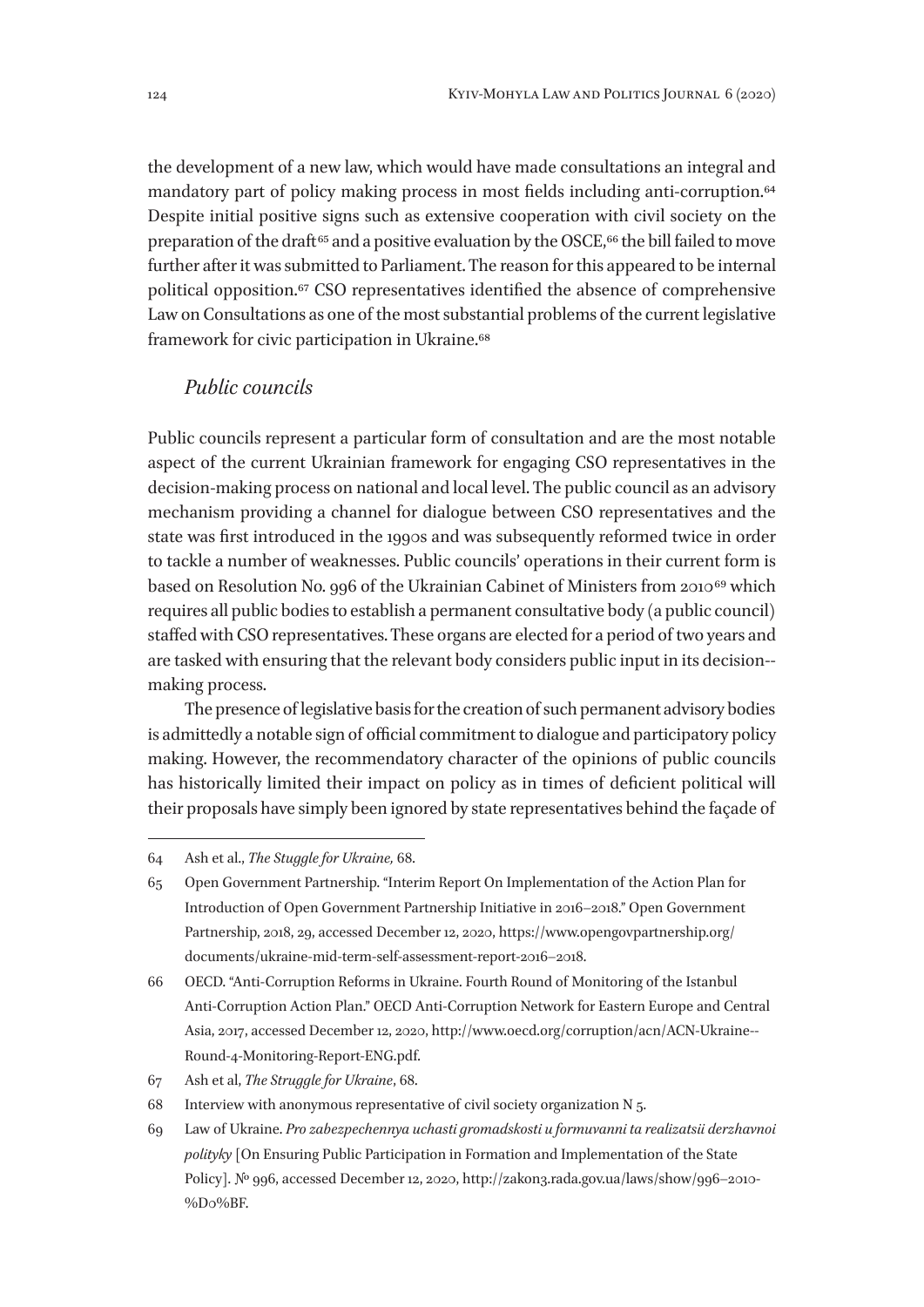public engagement.70 Furthermore, the lack of integration of council opinions in the wider policy making process has often allowed for their marginalization by unwilling political actors. These deficiencies in the legislative framework as well as the low cost of non-compliance and sabotage have meant that despite the long history of public consultation in this form, councils have had questionable success in facilitating inclusion of civil society in public governance. A good illustration of the imperfect framework for their creation and operation is their successful marginalization in the pre-2014 period more generally and their complete irrelevance during the term of President Yanukovych. Given the lack of any legal procedure for staffing the councils, the Ministry of Foreign Affairs, for example, incorporated a number of religious organizations but no representatives from think tanks with specialization in foreign policy or other relevant organizations.71

# *Degree of institutionalization of dialogue—legal framework in practice*

As demonstrated, Ukraine's legislative framework for CSO engagement, while having some limitations, provides for at least some notable forms of institutionalized dialogue, namely pubic consultations and public councils. While the design limitations of some more minor legislative mechanisms such as the appeals system and the public expertise procedure have largely deemed them marginal as institutionalized forms of state- - CSO dialogue, in theory provisions on consultation through public councils appear to represent a meaningful commitment to formalizing CSO participation in public policy making.

In practice, however, these councils have remained a considerable source of controversy throughout their existence. Their actual effectiveness has often been questioned by experts who have seen them as "Potemkin village" organs,72 a "tick-thebox mechanism"<sup>73</sup> and a "theater of absurd."<sup>74</sup> The reason for this has been the wellrecognized tendency of the authorities to marginalize such bodies and undermine their real effectiveness and impact through a number of disruptive strategies including the exclusion of relevant but critical CSOs from these structures or even their staffing with

<sup>70</sup> Ghosh, M. "In Search of Sustainability: Civil Society in Ukraine." Friedrich Ebert Stiftung, 2014, accessed December 12, 2020, http://library.fes.de/pdf-files/id-moe/10862.pdf.

<sup>71</sup> Kharkiv Human Rights Protection Group. "Civic Anger over Hijacked Public Councils," 2013, accessed December 12, 2020, http://khpg.org/en/index.php?id=1361579838.

<sup>72</sup> Smagliy, K. "Kennan Cable No. 25: A Wake-up Call for Ukraine's Civil Society". Wilson Center, Washington, DC, accessed December 12, 2020, https://www.wilsoncenter.org/publication/ kennan-cable-no25-wake-call-for-ukraines-civilsociety.

<sup>73</sup> EEAS, *Ukraine Roadmap, 4.*

<sup>74</sup> Kharkiv Human Rights Protection Group, *Civic Anger.*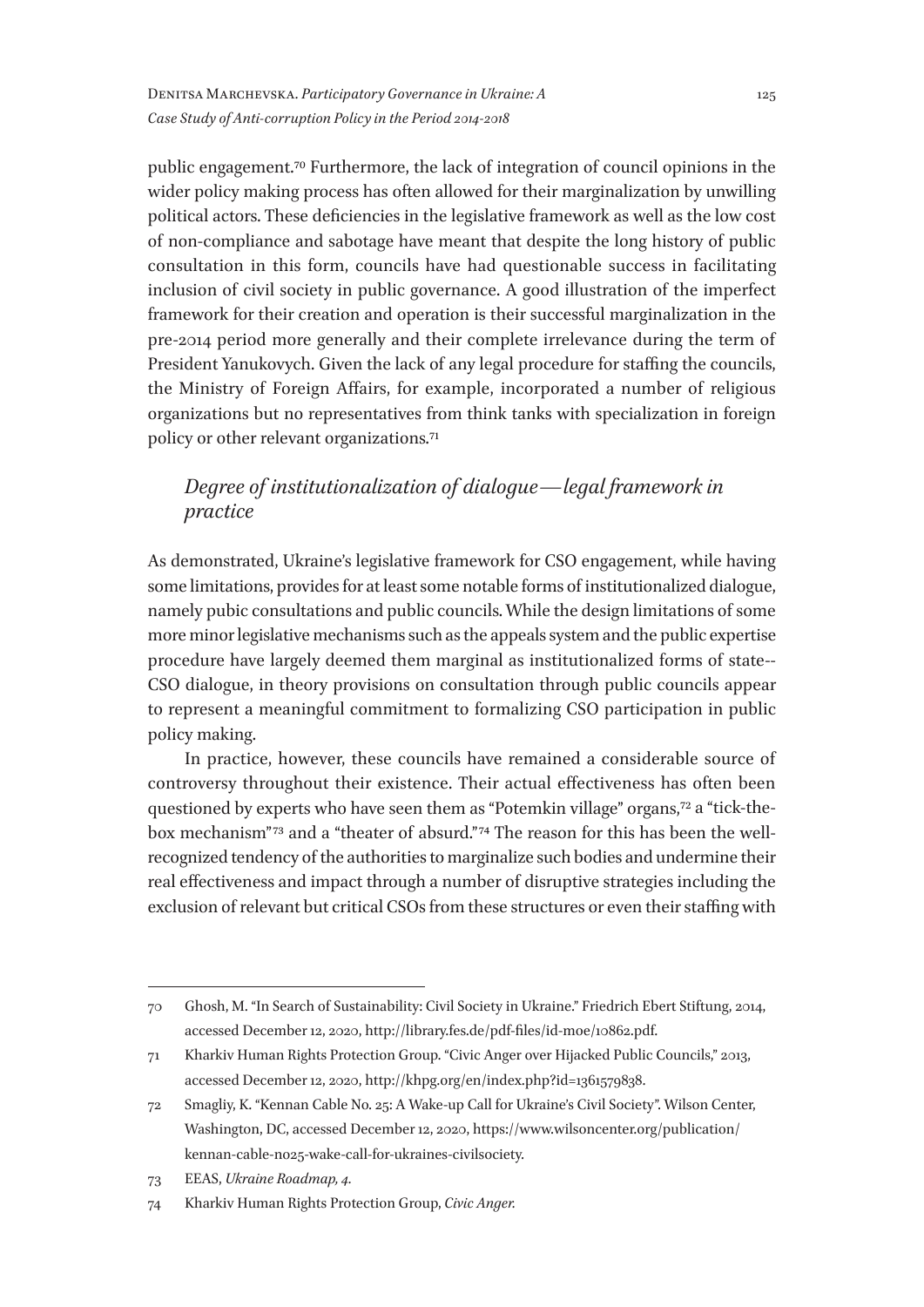representatives from politically controlled organizations created in order to mimic dialogue.75

Considering the poor performance of public councils as a tool for CSO engagement until 2014, the revitalization of these bodies became a top priority of the post-Euromaidan government and civil society. Councils were largely re-staffed and restructured in order to turn them into an effective platform for dialogue. Despite this, however, the majority of the activists who were interviewed remained skeptical about the degree to which public councils provide a reliable and sustainable form of dialogue.76 According to them, many councils remain tokenistic and irrelevant as their effectiveness varies considerably based on a number of subjective factors such as political will within the institution in question or leadership preferences.77 The most commonly cited illustration of this was the presence of highly efficient councils such as those attached to NABU<sup>78</sup> or the Asset Recovery and Management Agency,<sup>79</sup> which succeed in exercising significant real influence in the decision making process, on one hand, and the marginalization of similar structures in less "open" institutions such as the NACP,80 the National Security Service or the General Prosecutor's Office, on the other.81

Notably, most interviewees tended to point at a general trend towards declining willingness for cooperation with councils and with CSOs as a whole since 2016, which was said to be in contrast with relatively higher responsiveness to input in the early days after the Revolution.82 In line with opinions about the "illiberal turn" of the later years of the term of President Poroshenko,<sup>83</sup> the authorities and especially the Presidential Administration were said to have increasingly adopted an overly formalistic approach in handling council recommendations and opinions provided in the course of consultations. As a consequence, certain procedures and mechanisms for participation were said to have considerably declined in effectiveness and to have stopped providing a reliable channel for communication with authorities.<sup>84</sup> A telling example of the declining responsiveness to input provided through official channels for consultation is the fact that while in 2014 and 2015 CSO input was often directly integrated into the

<sup>75</sup> Ghosh, *In Search of Sustainability*, 3.

<sup>76</sup> Interviews with anonymous representatives of civil society organizations N 2, 4, 5, 6, 7, 8, 11, 12.

<sup>77</sup> Interviews with anonymous representatives of civil society organizations N 2, 4, 9.

<sup>78</sup> Interviews with anonymous representatives of civil society organizations N 2, 4, 5.

<sup>79</sup> Interview with anonymous representative of civil society organization N 5.

<sup>80</sup> Interviews with anonymous representatives of civil society organizations N 5, 7.

<sup>81</sup> Interview with anonymous representative of civil society organization N 4.

<sup>82</sup> Interviews with anonymous representatives of civil society organizations N 1, 2, 5, 6, 8, 11, 13, 14.

<sup>83</sup> Umland, Andreas. "Kyiv's Leadership Is on Its Way to Reinvent Ukraine's Patronalistic Regime." *Open Democracy Online*, 2017, accessed December 12, 2020, https://www.opendemocracy.net/ od-russia/andreas-umland/kyiv-s-leadership-is-on-its-way-to-reinvent-ukraine-s-patronalistic-regime.

<sup>84</sup> Interviews with anonymous representatives of civil society organizations N 1, 6.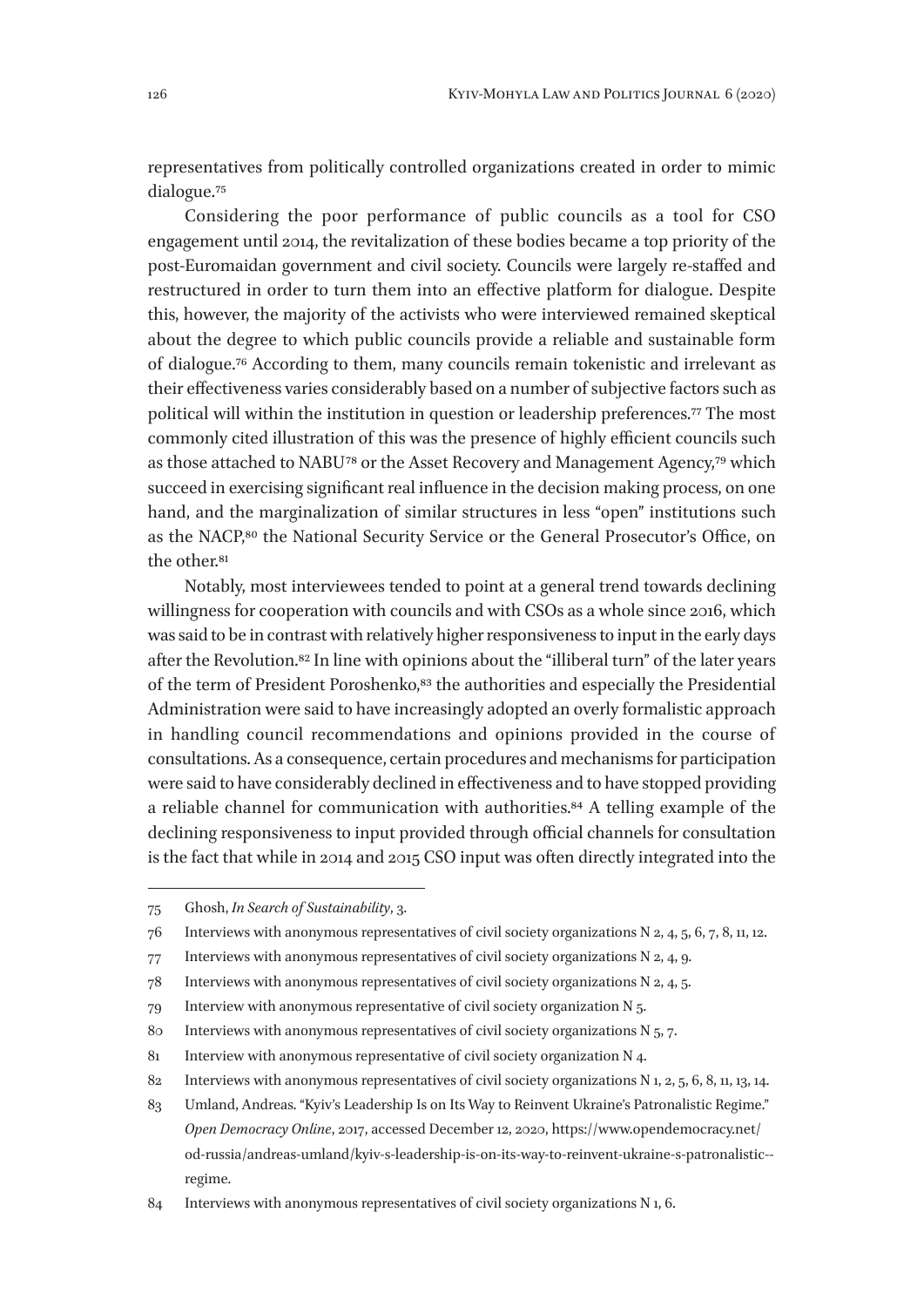new laws On NABU, On Corruption Prevention, On Asset Management and a number of other pieces of legislation related to the creation of NACP, more recently, the same mechanisms have proved much less helpful in ensuring civic inclusion in policy making. As pointed out by one of the interviewees, the draft law On the Anti-Corruption Court prepared by CSO experts was largely ignored although it was developed using a similar consultative approach as earlier.85

In this context, a trend towards selectiveness and significant fluctuation in the effectiveness of consultations was also said by interviewees to have become prominent.86 This means that while in certain institutions such as the Ministry of Health, the Ministry of Education or the Asset Recovery and Management Agency, institutionalized consultative channels continued to provide a reliable basis for dialogue with policy makers, in others such as the Ministry of Internal Affairs or the Presidential Administration, those same channels became largely devoid of purpose.<sup>87</sup> What is more, even within the same institutions response to CSO input was said to vary considerably depending on the type of issue at hand or, more often, on the type of recommendation issues by civil society experts.88 A good illustration of this was offered by one of the interviewees who recalledhis participation in a consultation initiated by the Presidential Administration prior to the creation of the National Office of Financial Security. According to the interviewee, although the platform appeared to have started as a genuine attempt to include CSOs in policy making, it was quickly terminated after CSOs expressed strong criticism towards the Administration's plans.89

# *Additional institutional developments*

In addition to the mechanisms outlined in Ukraine's legislation, a number of formal platforms for engagement were set up in the aftermath of the Euromaidan to respond to the demand for greater public participation in the reform process. These have included the establishment of commissions staffed by civil society representatives and tasked with aiding the process of staff selection for a number of institutions, including the new anti-corruption bodies NABU and NACP as well as the judiciary.90 Similarly, shortly after the Euromaidan the National Reform Council was set up to serve as a "policy dialogue platform" 91 bringing together CSO experts and government representatives including the President, the Prime Minister, Ministers and chairs of parliamentary committees. The Civil Society Coordination Council and the Reform Support Centre were also set up and tasked with assisting the government in the drafting and implementation of reform

<sup>85</sup> Interview with anonymous representative of civil society organization N 1.

<sup>86</sup> Interviews with anonymous representatives of civil society organizations N 1, 5, 6, 8, 11.

<sup>87</sup> Interviews with anonymous representatives of civil society organizations N 5, 7, 9, 14.

<sup>88</sup> Interview with anonymous representative of civil society organization N 7.

<sup>89</sup> Interview with anonymous representative of civil society organization N 1.

<sup>90</sup> Ash et al, *The Struggle for Ukraine,* 64.

<sup>91</sup> Sushko, *Reformming Ukraine,* 3.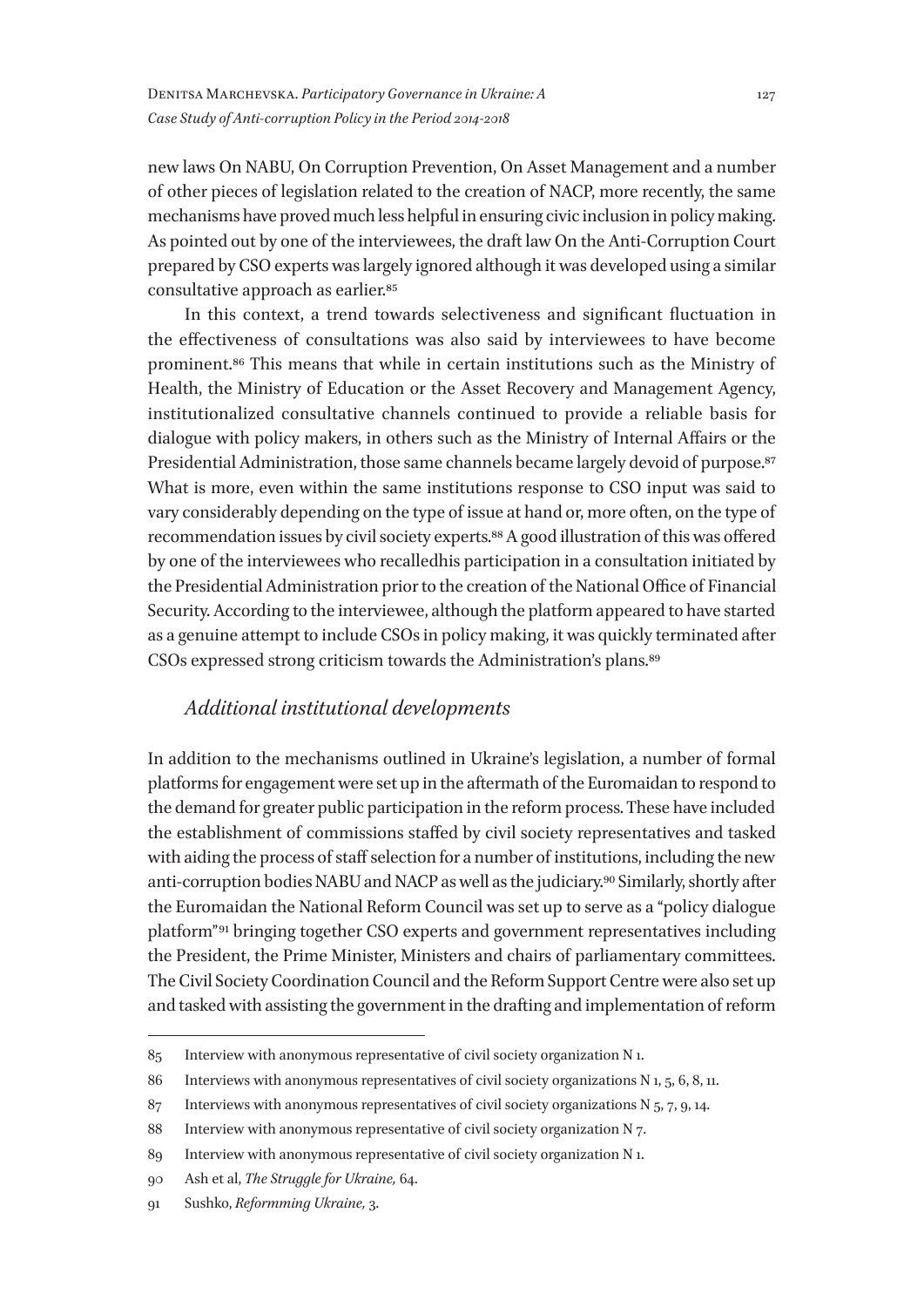legislation. Furthermore, regular CSO participation became a common practice in most parliamentary committees and in a number of lower-profile platforms such the Council of Anti-Corruption Fighters in the Parliament.92 Regular consultative forums bringing CSO representatives and lawmakers together were set up. These initial institutional developments were acknowledged and praised by interviewees who suggested that 2014 saw real commitment to inclusion of CSOs in policy making for the first time in Ukraine's history.93

The establishment of a multitude of formal mechanisms for civic participation certainly points at a considerable commitment to providing a consistent and reliable institutional framework for engaging civil society in policy making. A look at the de facto operation of such formal channels of communication, however, raises questions about the degree to which they can be regarded as reliable indicators of sustainably increased state openness to CSO input. Not only were they said by interviewees to have been of varying effectiveness but many of these apparently institutionalized forums were said to have become increasingly ineffective in practice. Selection committees within the judiciary as well as the NACP became subject to growing political pressure and failed to ensure public control over the selection process in the long run<sup>94</sup>

In addition, the National Reform Council which was praised for its activity until 2015<sup>95</sup> saw the gradual replacement of CSO representatives with politically controlled figures loyal to President Poroshenko such as Iryna Lutsenko, the wife of the controversial Prosecutor General Yuriy Lutsenko.96 Similarly, one of the interviewees recalled his experience within the National Council for Anti-Corruption Policypointing out that earlier enthusiasm and productive communication with CSOs gradually faded during the course of existence of the body and meetings became rarer while CSO recommendations became increasingly overlooked.97 The Civil Society Coordination Council become subject to great criticism after it failed to respond to a number of assaults on civil society in Ukraine such as the highly controversial legislative plans to introduce mandatory e-declarations for anti-corruption activists. Its apparent disengagement from the decision-making process was seen by some as proof of its political dependence and weakening commitment to promoting participatory governance.98

Interviewees also highlighted an increasingly difficult although ongoing interaction with Parliament with the most common example cited being the deteriorating

<sup>92</sup> Krasynska, S. and E. Martin. "The Formality of Informal Civil Society: Ukraine's EuroMaidan." *VOLUNTAS: International Journal of Voluntary and Nonprofit Organizations* 28, no. 1 (February 1, 2017): 420–49.

<sup>93</sup> Interviews with anonymous representatives of civil society organizations N 5, 8.

<sup>94</sup> Interviews with anonymous representatives of civil society organizations N 3, 12.

<sup>95</sup> Sushko, *Reformming Ukraine,* 3.

<sup>96</sup> Smagliy*, A Wake-up Call for Ukraine's Civil Society.*

<sup>97</sup> Interview with anonymous representative of civil society organization N 11.

<sup>98</sup> Smagliy*, A Wake-up Call for Ukraine's Civil Society.*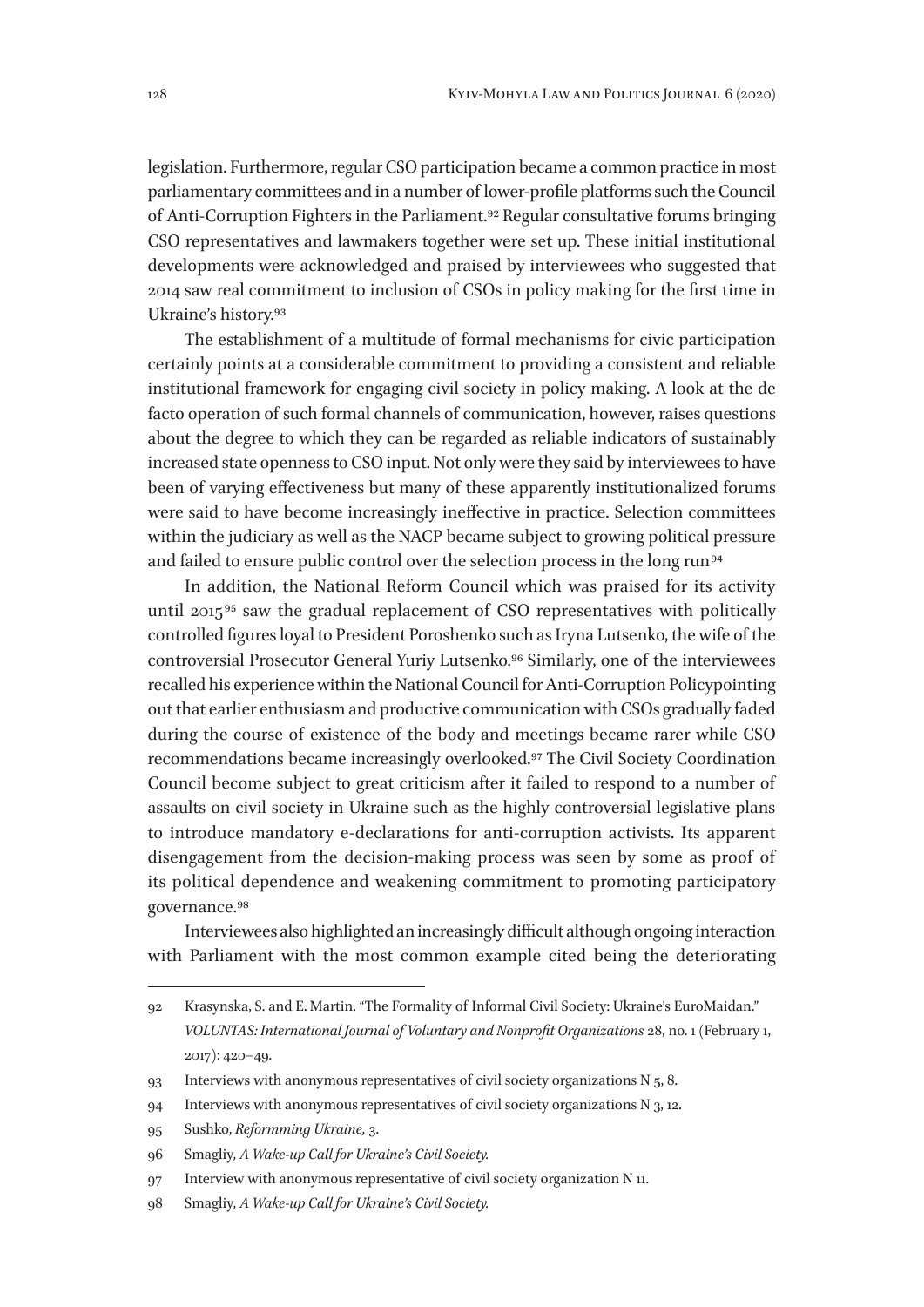relationship with the anti-corruption committee within the legislature, a previously productive platform.99 The break in relations which was widely perceived to be a result of the replacement of the previous sympathetic chair of the Committee represents a particularly strong manifestation of the central importance of leadership preferences as opposed to institutionalized practices in ensuring meaningful CSO participation in the policy process.100 Despite the apparent continuation of civic participation in committee meetings the responsiveness to CSO input was said to have dramatically declined in practice.101

The manifest decline in the effectiveness of apparently formalized mechanisms for participatory governance was said to have resulted in, on one hand, the rise of outsider tactics such as protests and litigation which challenge state policy decisions and stand in contrast to participatory governance.102 On the other hand, the deterioration of formal cooperation was said to have contributed to the revitalization of informal channels of communication and their establishment as a primary tool for productive cooperation with the authorities in many institutions where genuine political will is lacking.<sup>103</sup> Although some CSO representatives suggested that their informal communication with state representatives is also becoming increasingly difficult,104 the prevailing opinion was that such non-institutionalized channels remain the sole reliable mechanism for influencing public policy in a meaningful way.105 A good example is the relatively productive relationship established between CSOs and the Anti-Monopoly Committee which was said to be based on the good interpersonal relations between state officials in the institution and CSO representatives which in turn facilitated communication and institutional openness to civic input.106

In addition to ensuring responsiveness, reform champions and informal connections were said to have become increasingly important in securing access to relevant decision-makers. This is well-illustrated by the practice of private consultation with CSO experts which was said to have become a common initiative of the Ministry of Health due to the presence of good interpersonal relations between officials and CSO experts in the field.107 Similarly, in Parliament informal links with reform-minded MPs were said to be crucial for advancing certain policies in an atmosphere of growing marginalization of CSO representatives in formal discussion forums such as committee hearings.108 The fact that such informal dialogue often fails to translate into tangible

<sup>99</sup> Interviews with anonymous representatives of civil society organizations N  $2, 6, 7, 8$ .

<sup>100</sup> Interviews with anonymous representatives of civil society organizations N 7, 8.

<sup>101</sup> Interviews with anonymous representatives of civil society organizations N 2, 6.

<sup>102</sup> Interview with anonymous representative of civil society organization N 2.

<sup>103</sup> Interviews with anonymous representatives of civil society organizations N 1, 2, 4, 7.

<sup>104</sup> Interview with anonymous representative of civil society organization N 2.

<sup>105</sup> Interviews with anonymous representatives of civil society organizations N 1, 2, 4, 6.

<sup>106</sup> Interview with anonymous representative of civil society organization N 4.

<sup>107</sup> Interview with anonymous representative of civil society organization N 14.

<sup>108</sup> Interview with anonymous representative of civil society organization N 2.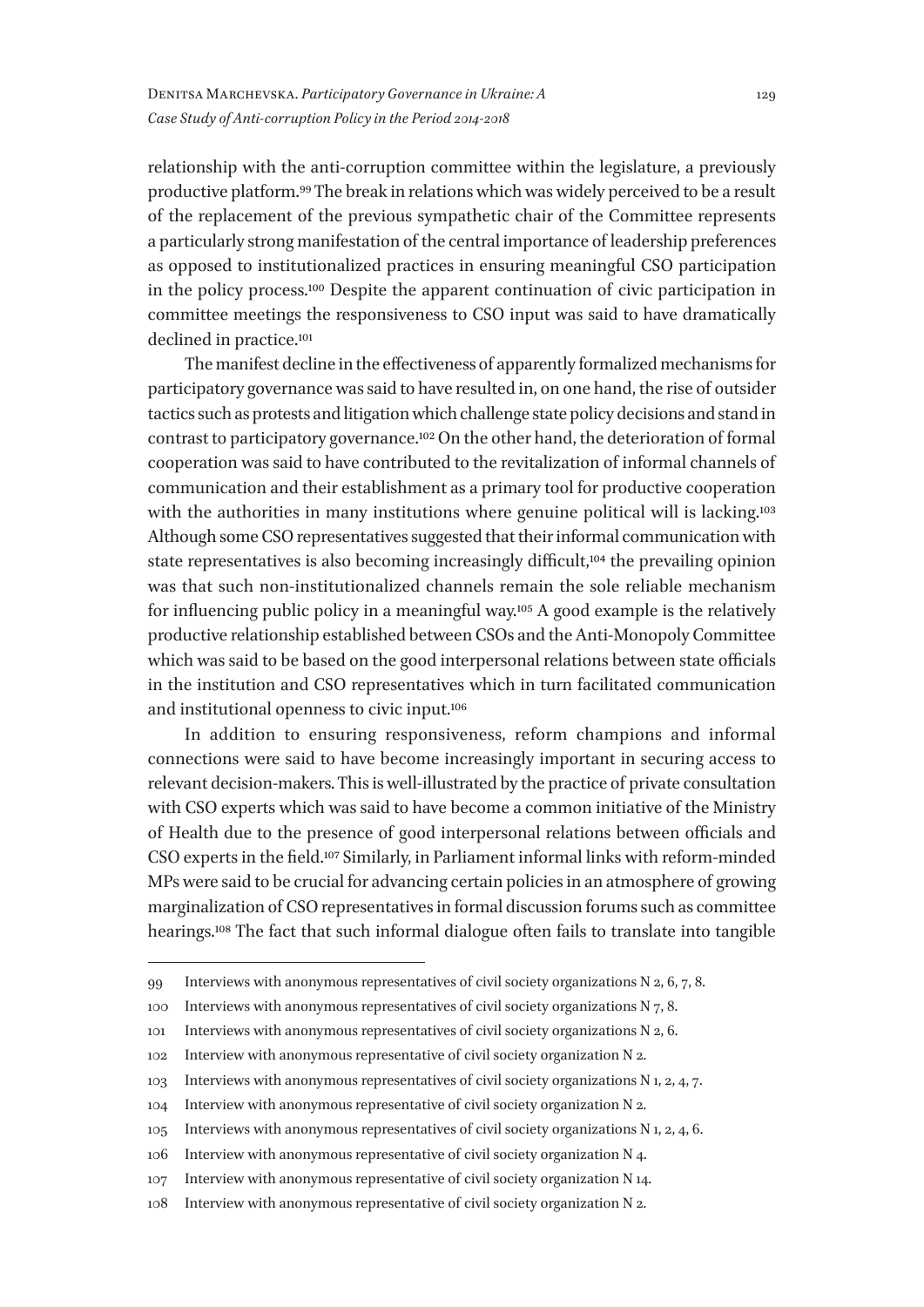impact on policy decisions due to strong party discipline,<sup>109</sup> however, points at the vulnerability of such informal channels for civic participation as a basis for inclusive governance.

### **Findings and Conclusions**

The purpose of this study was to determine whether the public policy making process in Ukraine has become more open to the inclusion and sustained participation of civil society representatives in the aftermath of the Euromaidan in 2014. In order to answer the research question, the Ukrainian legislative framework for institutional transparency and civic engagement as well as the practical dimensions of state-CSO cooperation were examined in detail. The analysis pointed at a number of notable trends.

When considering the conceptual framework presented earlier, post-2014 Ukraine represents a peculiar case study. On one hand, the decision-making process boosts a considerable degree of transparency and some meaningful, although limited, degree of clarity and predictability allowing for nearly unobstructed public access to information, which is expected in highly open political systems. Access to information relevant to the legislative process is guaranteed by law as well as through the presence of intense informal communication and information exchange between relevant political actors and CSO representatives. There is a clear trend towards improved transparency and access to information since 2014, which was confirmed by the testimonies of activists.

Similarly, the country's legal framework for engagement of civil society actors while missing key elements such as a Law on Public Consultations or provisions for mandatory and binding civic input, represents a relatively comprehensive attempt at ensuring that civil society representatives and the public at large are included in the deliberative process even if the use of many of the existing mechanisms is left to the discretion of the authorities.

As a result, according to these two indicators, Ukraine's degree of openness places the country in the higherend of the spectrum of state openness and likely in the Limited Dialogue category.

The exploration of the policy dialogue in practice through the prism of activists' experience, however, paints a more nuanced picture. Although in the initial stages after the Euromaidan there appears to have been a clear push towards the introduction of more formal channels for state-CSO dialogue and the incorporation of CSO representatives in the institutionalized deliberative process, later developments suggest that institutionalization in the sense of firmly embedding the spirit of participatory governance in public policy making has not taken place. Interestingly, the Ukrainian experience also suggests that low levels of institutionalization do not necessarily mean more limited civil society engagement. This is well-demonstrated by the fact that in the first two years after the Euromaidan the low degree of institutionalization appears to have contributed to a much more intensive state-CSO interaction and civil

<sup>109</sup> Interview with anonymous representative of civil society organization N 4.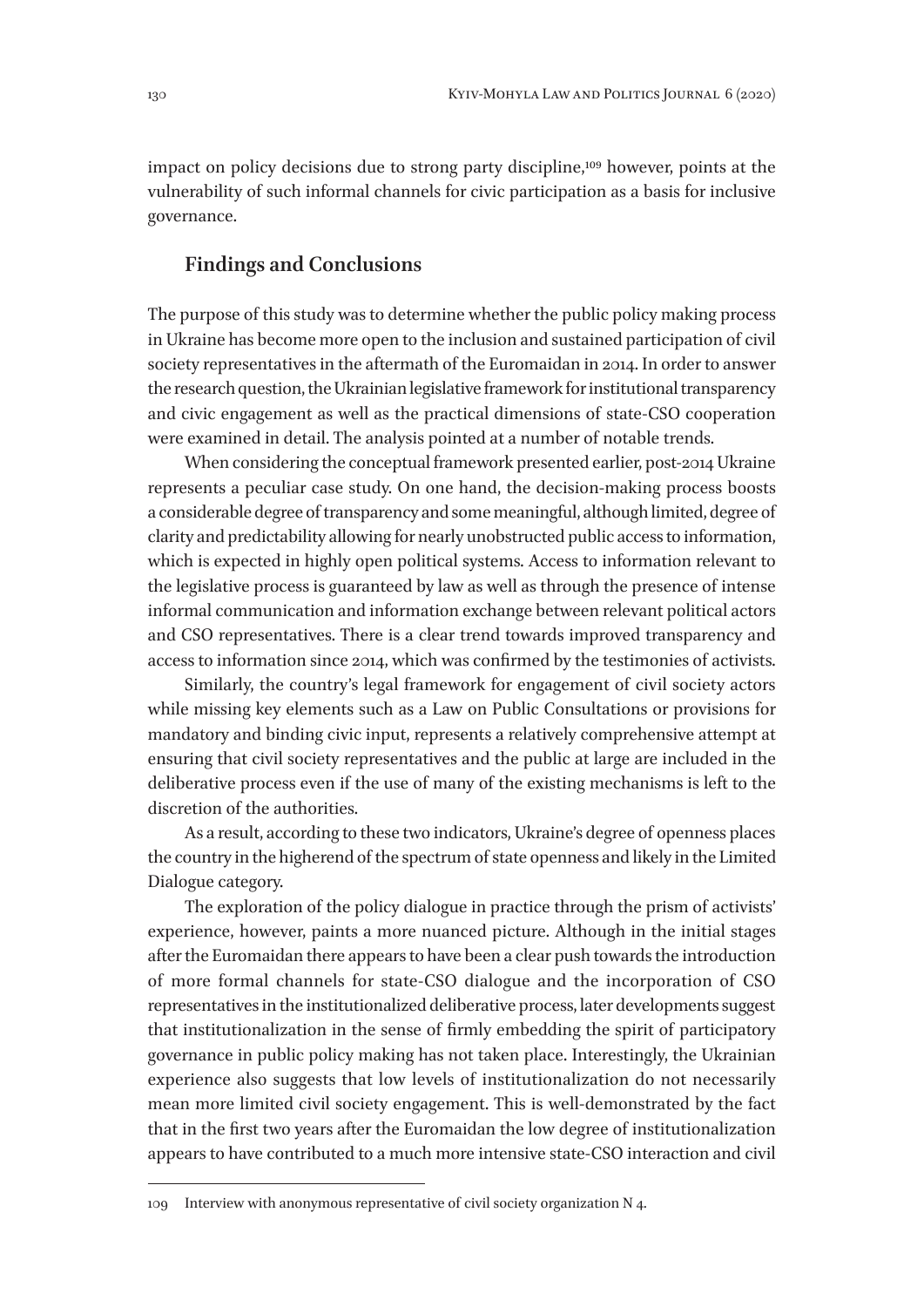society inclusion than the one expected based on the formal framework at the time. More recently, however, the varying performance of some formal mechanisms and the gradual undermining and marginalization of others suggest that they have failed to establish themselves as reliable enough as to represent a solid basis for sustained CSO inclusion. Instead, dialogue and state responsiveness remain largely dependent on informal channels of communication, interpersonal connections and the presence of favorable contextual factors such as sympathetic leadership.

The increasingly negative experience of CSO representatives in their interaction with state officials and their participation in the policy process as well as the ongoing marginalization of formal channels for dialogue suggest thatthe de facto openness of the political system is considerably lagging behind expectations. The apparent lack of sustainability of policy dialogue points at a level of openness much lower than this indicated by the state's performance according to the two other indicators. Such discrepancies make the overall qualification of state-CSO relations according to the model problematic. The task of conclusively determining the position of the Ukrainian political system as whole on the spectrum of state-CSO relations is further complicated by the emerging vast differences in civic participation across various state authorities and organs as well as across specific policies.

Overall, as pointed out earlier, the model is useful in illustrating the fluctuation in the intensity of civic participation and in identifying general trends of change between different periods in Ukraine's history. Its direct application to empirical realities, however, is naturally imperfect and of only limited utility.

Undoubtedly, the political process has become considerably more open to dialogue and civic participation since 2014. The increased institutional openness and state receptiveness to CSO recommendations is demonstrated by both the testimonies of anti-corruption activists directly involved in advocacy activities and by the wider literature and the analysis of the formal arrangements in place. The stark contrast is especially clear when comparisons are drawn with the authoritarian approaches used by the regime established by President Yanukovych. Later examples of backsliding and increasing marginalization of CSO representatives by a number of state bodies, however, suggest that it is too early to speak of an effectively established system of participatory governance. In fact, the formalization of institutional openness and civic engagement appears to pose the most significant challenge to a long-term shift towards governance in Ukraine.

In this context, further research is needed in order for longer-term conclusions and trends to be identified as the situation remains volatile and its future development is difficult to predict. This is especially true in view of the election of President Volodymyr Zelensky, an apparent political outsider, in 2019. Furthermore, while the present study does identify important systemic trends, its exclusive focus on anti-corruption and CSOs operating on the national level make generalizations about the political system at large limited. Further academic research looking at a wider spectrum of policy areas and incorporating local level civil society organizations as well as less structured activism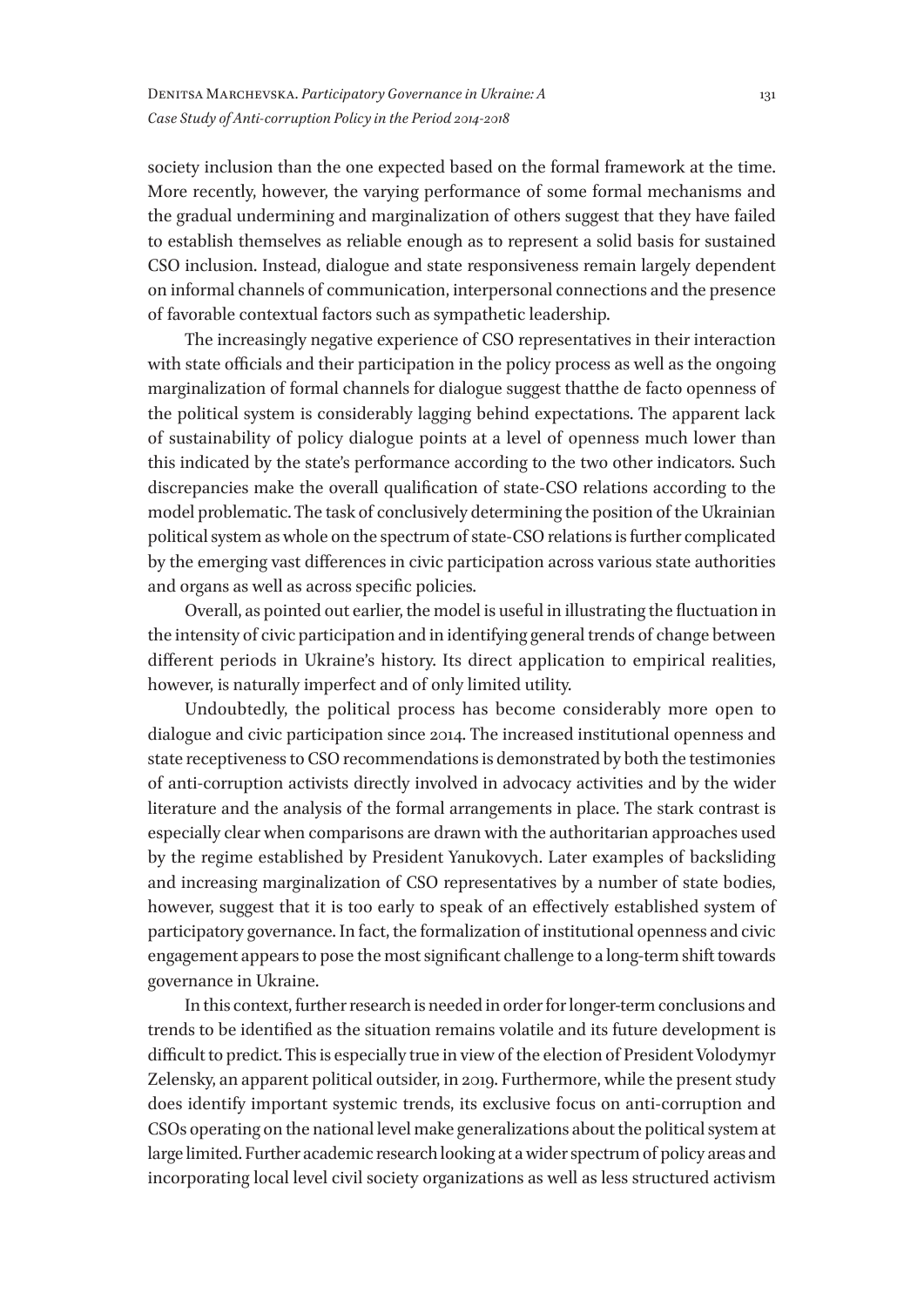is needed for a fully comprehensive understanding of the topic to be developed and for the wider validity of the present conclusions to be determined. Finally, although direct policy advocacy represents a key aspect of civil society's input into the political process civic policy impact is not limited to it. An exploration of other, more indirect ways in which CSOs and the wider public can influence political outcomes would be informative in the wider context of public governance debates in Ukraine.

#### **Bibliography**

- Ash, T., J. Gunn, J. Lough, O. Lutsevych, J. Nixey, J. Sherr and K. Wolczuk. "The Struggle for Ukraine. Chatham House Report." Chatham House. London, 2017.
- Bellamy, Richard, and Antonino Palumbo, eds. *From Government to Governance*. The Library of Contemporary Essays in Political Theory and Public Policy. Farnham, Surrey, England; Burlington, VT: Ashgate Pub. Co, 2010.
- Bhargva, V. "Engaging Citizens and Civil Society to Promote Good Governance and Development Effectiveness." The Governance Brief, 25, 2015.
- Bhargva, V. "Strategies for Empowering Communities to Demand Good Governance and Seek Increased Effectiveness of Public Service." Partnership for Transparency Fund Working Papers Series No. 4, 2012.
- Bonnafous-Boucher, M. "From Government to Governance." *Ethical Perspectives*, no. 4  $(2005): 521 - 34.$
- Bozzini, E. and S. Fella. "The Role of Civil Society in Immigration Policy Making in Italy: Changing Patterns of Conflictual Cooperation." *Policy & Politics* 36, no. 2 (April 1, 2008): 245–59.
- Burlyuk, O., N. Shapovalova, and K. Zarembo. "Introduction to the Special Issue Civil Society in Ukraine: Building on Euromaidan Legacy." *Kyiv-Mohyla Law and Politics Journal* 3 (2017): 1–22.
- Constitution of Ukraine. Konstytutsiya Ukrainy. 1996. Accessed December 12, 2020. http://zakon5.rada.gov.ua/laws/show/254%D0%BA/96-%D0%B2%D1%80.
- Coston, J. "A Model and Typology of Government-NGO Relationships." Nonprofit and Voluntary Sector Quarterly 27 (1998): 358–82.
- Council of Europe. "Guidelines for Civil Participation in Political Decision-Making. Adopted by the Committee of Ministers on 27 September 2017 at the 1295th Meeting of the Ministers' Deputies." Council of Europe, 2017. Accessed December 12, 2020. https://rm.coe.int/guidelines-for-civil-participation-in-political-decision-makingen/16807626cf.
- Council of Europe. "Strategic Priorities for Promoting Civil Participation in Decision--Making in Ukraine." Council of Europe, 2014. Accessed December 12, 2020. https:// rm.coe.int/16800cc3d5.
- Council of Europe. "Ukraine: Handbook on Transparency and Citizen Participation." Partnership for Good Governance, 2017. Accessed December 12, 2020. https:// rm.coe.int/handbook-ukraine-eng/168078406c.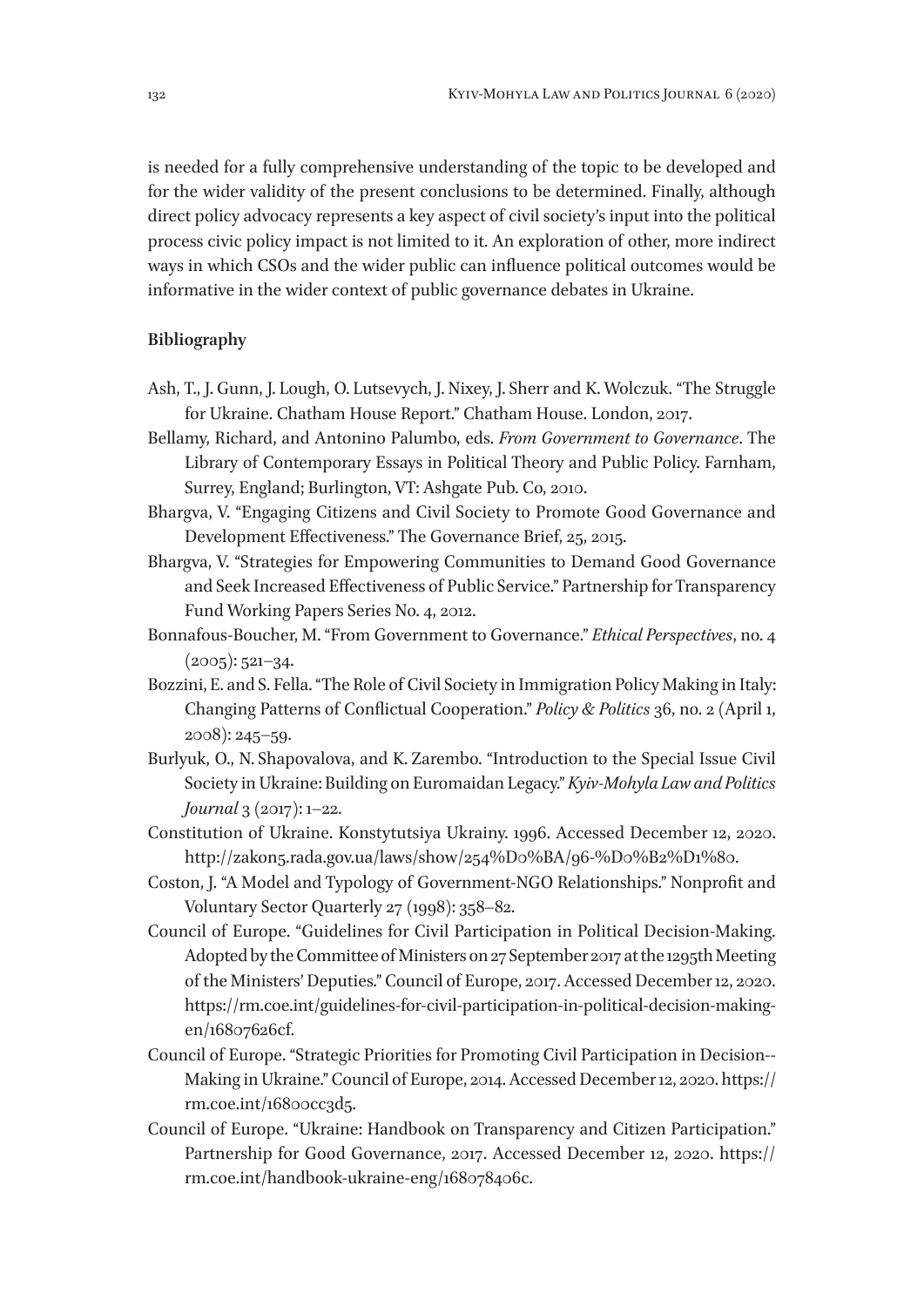- Džatková, V. "The Role of Civil Society in Public Governance." *Rocznik Administracji Publicznej* 2 (2016): 373–83.
- European External Action Service. "Code of Good Practice for Civil Participation in the Decision-Making Process. Adopted by the Conference of INGOs at Its Meeting on 1st October 2009." EEAS, 2009. Accessed December 12, 2020. https://www.eesc. europa.eu/resources/docs/code-of-good-pratice-for-civil—participation-in-thedecision-making-process-en.pdf.
- European External Action Service. "Ukraine—EU Country Roadmap for Engagement with Civil Society 2014–2017." European External Action Service, 2014. Accessed December 12, 2020. https://eeas.europa.eu/headquarters/headquarters-homepage\_en/10421/Ukraine%20-%20EU%20Country%20Roadmap%20for%20 engagement%20with%20Civil%20Society%202014–2017.
- European Parliament. "Report and Roadmap on Internal Reform and Capacity-Building for the Vekhovna Rada of Ukraine." European Parliament's Needs Assessment Mission to the Verkhovna Rada of Ukraine led by Pat Cox, President of the European Parliament 2002–2004, 2017.
- Evers, A. "Shift in the Welfare Mix: Introducing a New Approach for the Study of Transformations in Welfare and Social Policy." In Shifts in the Welfare Mix, edited by A. Evers and H. Wintersberger, 7–29. Boulder, CO: Westview Press, 1990.
- Falsini, S. and S. Worschech. The Euromaidan's Effect on Civil Society: Why and How Ukrainian Social Capital Increased after the Revolution of Dignity. *Soviet and Post- - Soviet Politics and Society*, Vol. 182. Stuttgart.
- Fioramonti, L. and F. Heinrich. "How Civil Society Influences Policy: A Comparative Analysis of the CIVICUS Civil Society Index in Post-Communist Europe." Civicus World Alliance for Citizen Participation, 2007. Accessed December 12, 2020. https://www.civicus.org/view/media/CIVICUS.ODI.Fioramonti.Heinrich.pdf.
- Ghaus-Pasha, A. "Role of Civil Society Organisations in Governance." Seoul, Republic of Korea, 2004. Accessed December 12, 2020. http://unpan1.un.org/intradoc/groups/ public/documents/un/unpan019594.pdf.
- Ghosh, M. "In Search of Sustainability: Civil Society in Ukraine." Friedrich Ebert Stiftung, 2014. Accessed December 12, 2020. http://library.fes.de/pdf-files/id-moe/10862. pdf.
- Giugni, M. and F. Passy. "Contentious politics in complex societies: new social movements between conflict and cooperation." In *From Contention to Democracy*, edited by Giugni, M., D. McAdam, and C. Tilly, 81–107. Md: Rowman & Littlefield Publishers, 1998.
- Global Open Data Index. "Place Overview—Global Open Data Index." Accessed May 3, 2020. https://index.okfn.org/place/.
- Karl, M. "*Participatory Policy Reform from a Sustainable Livelihoods Perspective: Review of Concepts and Practical Experiences*". LSP Working Paper 3, Participation, Policy and Local Governance Sub-Programme. FAO, Rome, 2002. Accessed April 13, 2020. http://www.fao.org/docrep/006/ad688e/ad688e03.htm.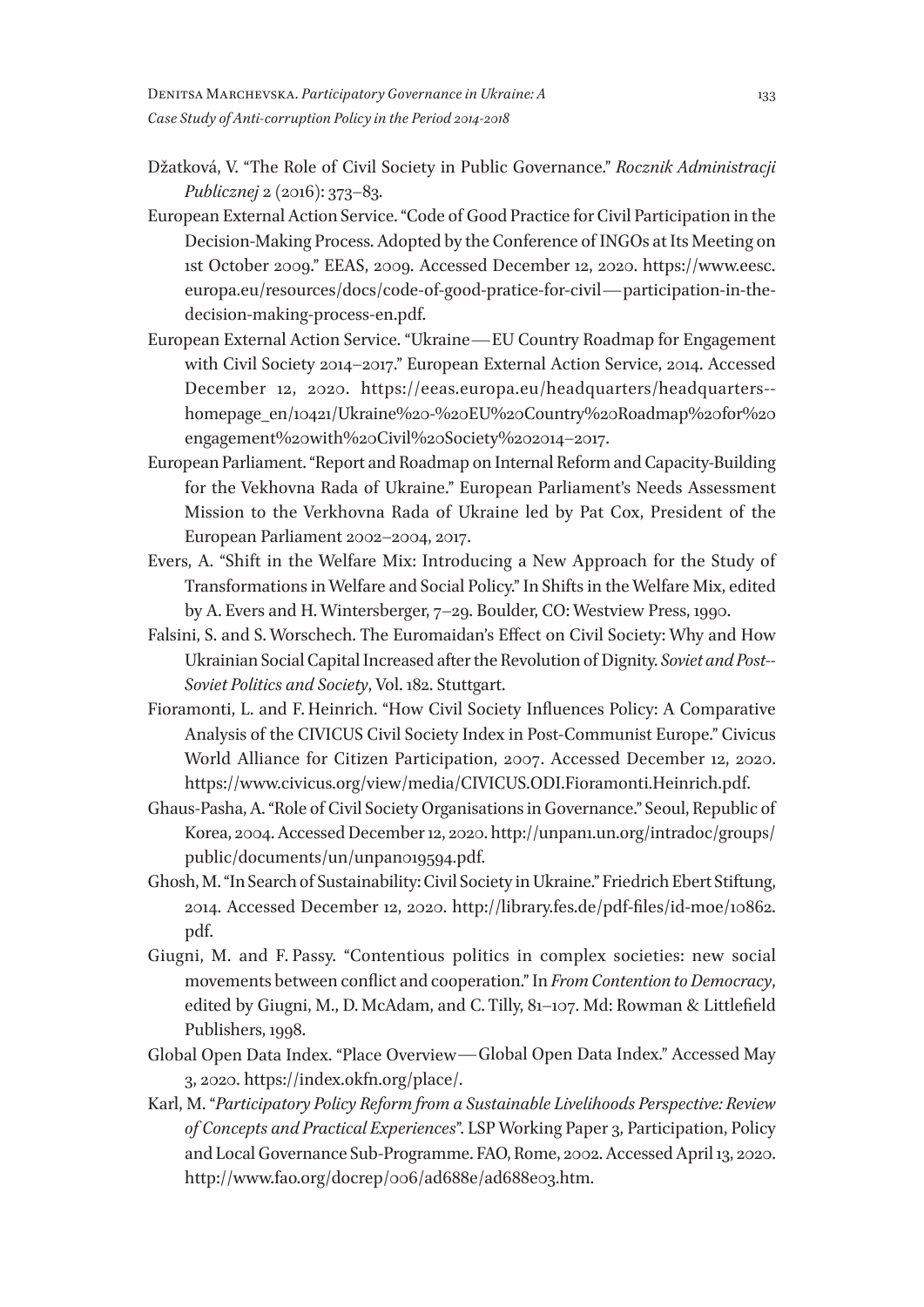- Kharkiv Human Rights Protection Group. "Civic Anger over Hijacked Public Councils," 2013. Accessed December 12, 2020. http://khpg.org/en/index.php?id=1361579838.
- Kobets, R. and O. Ruda. "Mapping Study: CSO Engagement in Policy Formulation and Monitoring of Policy Implementation." EU Civil Society Dialogue for Progress, 2014. Accessed December 12, 2020. http://www.csdialogue.eu/sites/default/files/ mapping\_ukraine\_1–3\_0.pdf.
- Krasynska, S. and E. Martin. "The Formality of Informal Civil Society: Ukraine's EuroMaidan." *VOLUNTAS: International Journal of Voluntary and Nonprofit Organizations* 28, no. 1 (February 1, 2017): 420–49.
- Law of Ukraine. *Pro dostup do publichnoyi informatsiyi* [On Access to Public Information]. № 2939–17. Accessed December 12, 2020. http://zakon4.rada.gov. ua/laws/show/2939–17.
- Law of Ukraine. *Pro vnesennya zmin do deyakih zakoniv Ukraini shodo dostupu do publichnoi informatsii u formi vidkritih danih* [On Amendments to Some Laws of Ukraine on Access to Public Information in the Form of Open Data]. № 319–19. Accessed December 12, 2020. http://zakon5.rada.gov.ua/laws/show/319-19.
- Law of Ukraine. *Pro zabezpechennya uchasti gromadskosti u formuvanni ta realizatsii derzhavnoi polityky* [On Ensuring Public Participation in Formation and Implementation of the State Policy]. № 996. Accessed December 12, 2020. http:// zakon3.rada.gov.ua/laws/show/996–2010-%D0%BF.
- Law of Ukraine. *Pro zasadi derzhavnoi regulyarnoi politiki u sferi gospodars'koi diyalnosti* [On the Principles of State Regulatory Policy in Economic Activity]. № 1160–15. Accessed December 12, 2020. http://zakon5.rada.gov.ua/laws/show/1160-15.
- Law of Ukraine. *Pro zatveerdzhennya Poryadku spriyannya preovedennyu gromadskoi ekspertyzi diyal'nosti organiv vykonavchoi vlady* [On Approval of the Procedure for Facilitating the Public Examination of the Activities of the Executive Bodies]. № 976. Accessed December 12, 2020. https://zakon.rada.gov.ua/laws/show/976– 2008-%D0%BF.
- Law of Ukraine. *Pro zvernennya gromadyan* [On the Appeals of Citizens]. № 393/96- ВР. Accessed December 12, 2020. http://zakon3.rada.gov.ua/laws/show/393/96- %D0%B2%D1%80.
- Lievens, M. "From Government to Governance. A Symbolic Mutation and Its Repercussions for Democracy." *Political Studies*, 2015.
- Lovitt, J. "Civil Participation in Decision Making in the Eastern Partnership Countries Part One: Laws and Policies." Council of Europe, 2016.
- Lovitt, J. "Civil Participation in Decision Making in the Eastern Partnership Countries Part Two: Practice and Implementation." Council of Europe, 2016.
- Marin, J. "Evidence of Citizen Engagement Impact in Promoting Good Governance and Anti-Corruption Efforts." U4 Anti-Corruption Resource Centre. Transparency International/Chr. Michelsen Institute Bergen, 2016.
- Ministry of Information Policy of Ukraine. *The access to public information*. Ministry of Information Policy of Ukraine Official Website. Accessed on May 3, 2020. https:// mip.gov.ua/en/content/regulyatorna-politika.html.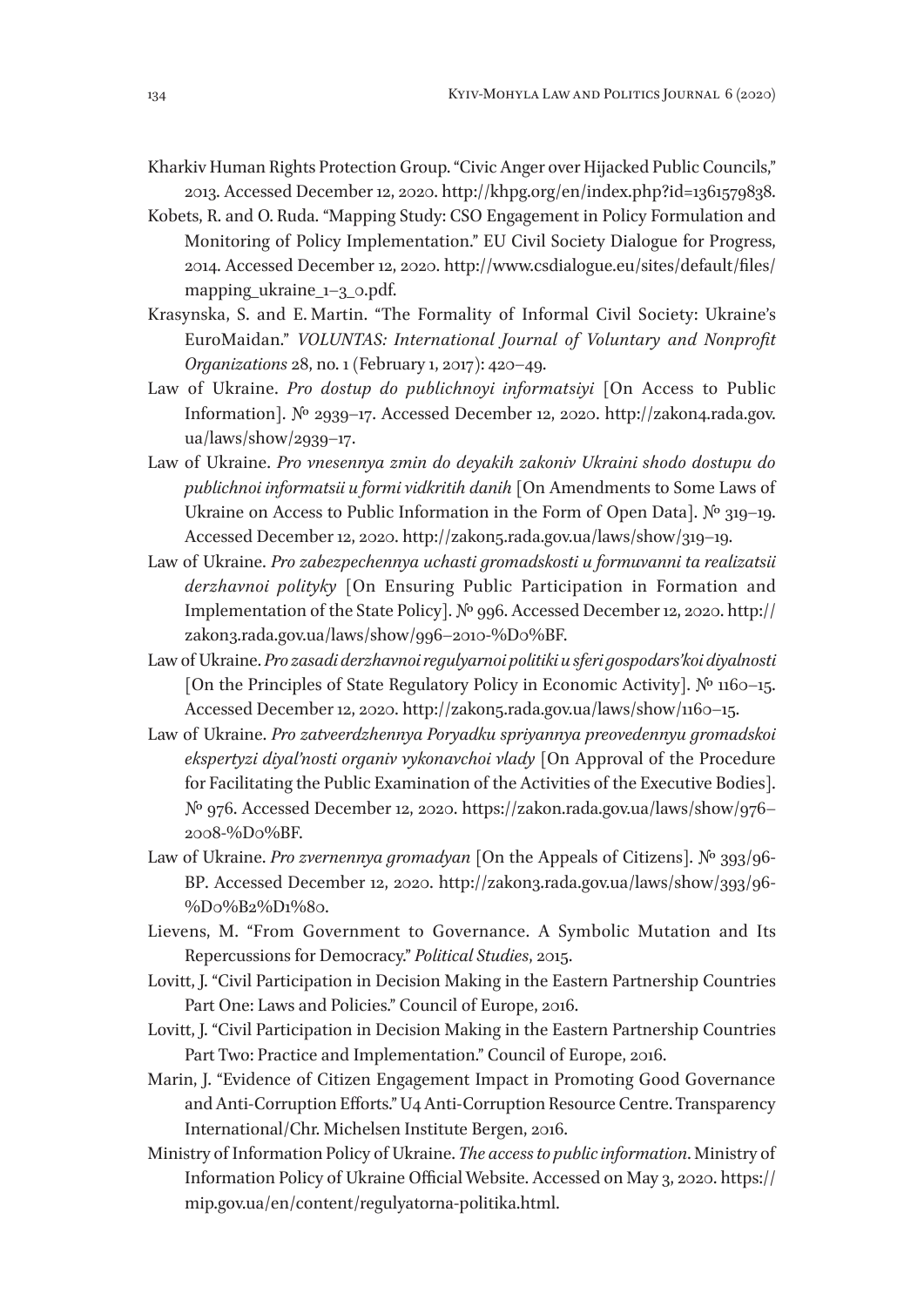- Open Government Partnership. "Interim Report On Implementation of the Action Plan for Introduction of Open Government Partnership Initiative in 2016–2018." Open Government Partnership, 2018. Accessed December 12, 2020. https:// www.opengovpartnership.org/documents/ukraine-mid-term-self-assessment-report-2016–2018.
- Pollard, A. and J. Court. "How Civil Society Organisations Use Evidence to Influence Policy Processes: A Literature Review. Working Paper 249." Overseas Development Institute. 2005. Accessed December 12, 2020. https://www.odi.org/sites/odi.org. uk/files/odi-assets/publications-opinion-files/164.pdf.
- Rhodes, R. W. "The New Governance: Governing without Government." *Political Studies* 44, no. 4 (1996): 652–67.
- RTI Rating. "Ukraine: Global Right to Information Rating." Accessed May 3, 2020. https://www.rti-rating.org/country-data/scoring/.
- Sereda, V. "'I Am a Man and an Active Citizen… I Did Not Betray My State!'*" Revue Detudes Comparatives Est-Ouest* no. 2 (2018): 93–130.
- Shyrokykh, K. "The Euromaidan's Effect on Civil Society. Why and How Ukrainian Social Capital Increased After the Revolution of Dignity." *Europe-Asia Studies* 72, no. 2  $(2020): 333 - 34.$
- Silpakar, S. 2012. "Policy Advocacy Strategies of Civil Society Organizations in Nepal. Policy Discussion Paper—4/2012." Alliance for Social Dialogue, 2012. Accessed December 12, 2020. http://asd.org.np/wp-content/uploads/2015/03/policy\_ advocacy\_strategies\_of\_civil\_society\_organizations\_in\_nepal0.pdf.
- Singh, R. "Civil Society and Policymaking in India: In Search of Democratic Spaces: A Case Study." Oxfam India. Centre for Democratic and Social Action, 2014.
- Smagliy, K. "Kennan Cable No. 25: A Wake-up Call for Ukraine's Civil Society". Wilson Center, Washington, DC. Accessed December 12, 2020. https://www.wilsoncenter. org/publication/kennan-cable-no25‑wake-call-for-ukraines-civilsociety.
- Sushko, O. "Reforming Ukraine: Policymaking After the Euromaidan." *PonarsEuarasia— Policy Memos,* December 18, 2015, 1. Accessed December 12, 2020. http://www. ponarseurasia.org/memo/reforming-ukraine-policymaking-after-euromaidan.
- Sushko, O. and O. Prystayko. "Nations in Transit 2016—Ukraine." Freedom House, 2016, 7. Accessed December 12, 2020. https://freedomhouse.org/report/nations-transit/2016/ukraine.
- Tătar, M. *Importing Democracy from Abroad: International Assistance for Civil Society in Romania*. Marius Ioan Tatar, 2006.
- Umland, A. "Kyiv's Leadership Is on Its Way to Reinvent Ukraine's Patronalistic Regime." Open Democracy Online, 2017. Accessed December 12, 2020. https://www. opendemocracy.net/od-russia/andreas-umland/kyiv-s-leadership-is-on-its-wayto-reinvent-ukraine-s-patronalistic-regime.
- United Nations Development Program. "Newly Adopted Open Data Law Propels Ukraine into the Digital Age." UNDP Ukraine, 2015. Accessed May 3, 2020. https://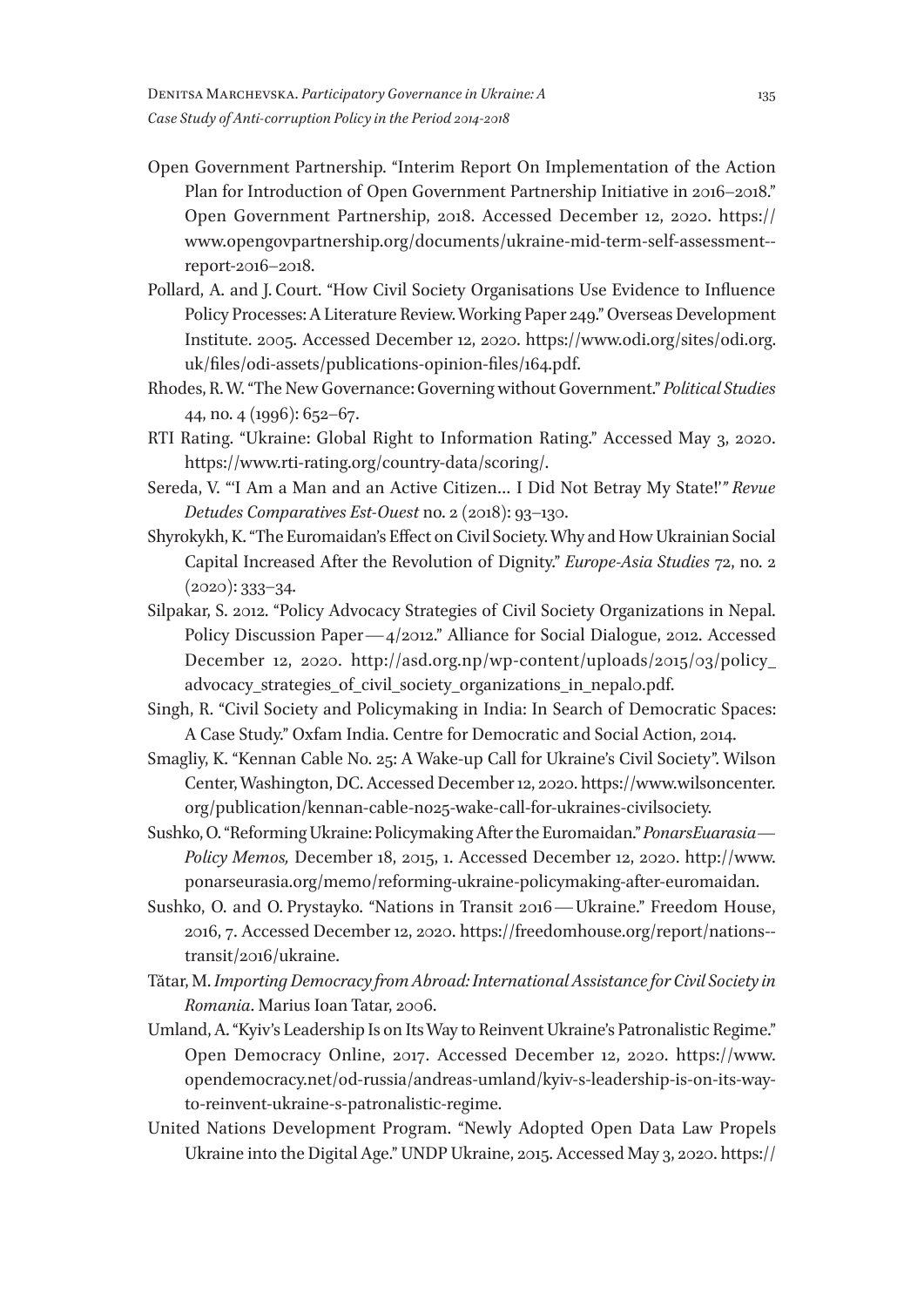www.ua.undp.org/content/ukraine/en/home/presscenter/articles/2015/04/16/ newly-adopted-open-data-law-propels-ukraine-into-the-digital-age.html.

- USAID. "The 2015 CSO Sustainability Index for Central and Eastern Europe and Eurasia." United States Agency for International Development. Bureau for Europe and Eurasia, 2015, 250. Accessed December 12, 2020. https://www.usaid. gov/sites/default/files/documents/1861/Europe\_Eurasia\_CSOSIReport\_2015\_ Update8–29–16.pdf.
- Vakulenko, V., N. Grynchuk, and H. Borshch. "Report on Public Administration Reform in Ukraine." Network of Institutes and Schools of Public Administration in Central and Eastern Europe (NISPAcee), 2014.
- Zaslavskyi, O. "Draft Concept Paper on the 'End to End' Legislative Process." Agency for Legislative Initiatives, 2017. Accessed December 12, 2020. http://parlament.org.ua/ wp-content/uploads/2017/07/End-to-end\_.pdf.

#### $\circledast$

**Denitsa Marchevska** holds a BSc in Politics with International Relatons from the University of Bath in the United Kingdom and a MA in Russian and Eurasian Studies from Leiden University in the Netherlands. Her research interests include democratic quality, corruption, reforms and public policy making in hybrid regimes. She is currently working towards pursuing doctoral studies in this area.

**Acknowledgments**: The fieldwork informing this paper would not have been possible without the funding made available by the Netherlands Association for Scientific Research in the context of the research project *Civil Society against Corruption in Ukraine: Political Roles, Advocacy Strategies and Impact*, of which this author was a part. I want to express my gratitude to Dr. Max Baderand to Dr. Matthew Frear from Leiden Universityfor their support and insights.